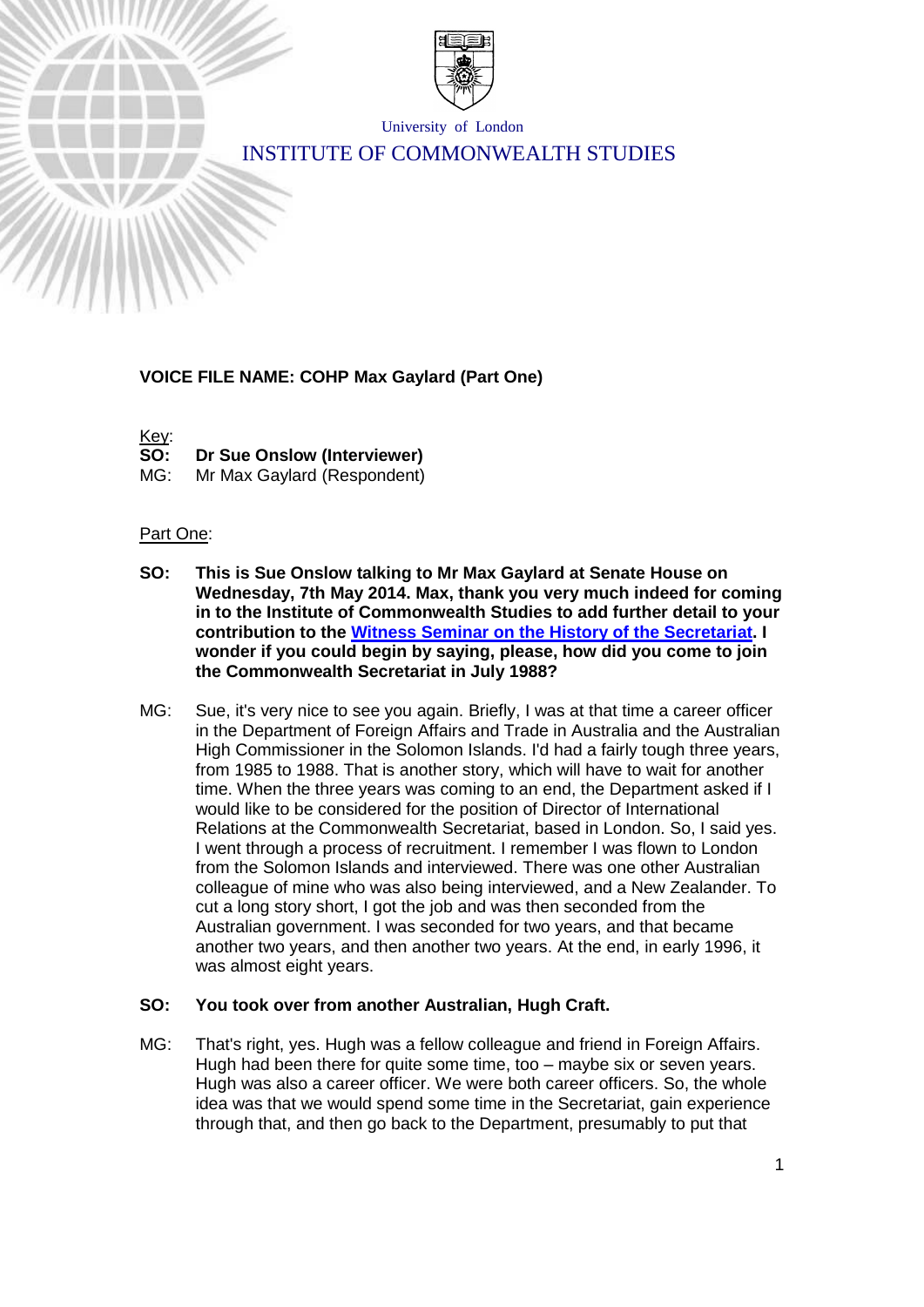extra experience and skills into play. Hugh went back to DFAT; I didn't, not least because I'd left it too long and I think had more or less been forgotten about.

#### **SO: Max, you were the second of four Australians in that particular position.**

MG: Yes.

### **SO: Did the Australian Government have a decided view on the holder of that position in the Secretariat, that an Australian should be Head of Political Affairs?**

- MG: There were other Australians in the Secretariat, but they certainly wanted an Australian in what was considered to be one of the key positions. Now, the key positions were obviously Secretary General, the Head of CFTC, the Deputy Secretary General, and maybe the two Directors of the Political and Economic parts of the Secretariat.
- **SO: Yes.**
- MG: Malcolm Fraser, whom I think you interviewed...?
- **SO: Yes.**
- MG: He actually ran for Secretary General for the 1990 term and onwards, against Chief Anyaoku. I guess if he had got that, then the Australians would not have placed so much emphasis on keeping the Director of Political Affairs, [or what was] formerly International Affairs. But, yes, it was the Australian judgement at the time that this was the position that they wanted.
- **SO: Did you have any handover with Hugh? Or did you arrive in post and find there was no degree of coordination with your predecessor on how to handle the particular responsibilities of the job or the key events that were confronting the Secretariat at the time?**
- MG: That's easy to answer: there was no handover. I don't think it was deliberate, it's just that Hugh went off to resume his career and I came some weeks after he had left – or maybe even longer. So, no handover. But when I arrived, I think [that], before the week was out, I was on an aircraft to Toronto for a meeting of the Commonwealth Committee of Foreign Ministers on Southern Africa, which was the precursor to a lot that happened later, in terms of institutional bodies.
- **SO: So, in that first meeting, then, Joe Clark was particularly influential, as Chairman of that Committee. I've interviewed him and he's talked very eloquently about that.**
- MG: Yes, that's right.
- **SO: So, for the Committee of Foreign Ministers on South Africa, there was close collaboration with your particular office for advice on financial sanctions and economic sanctions?**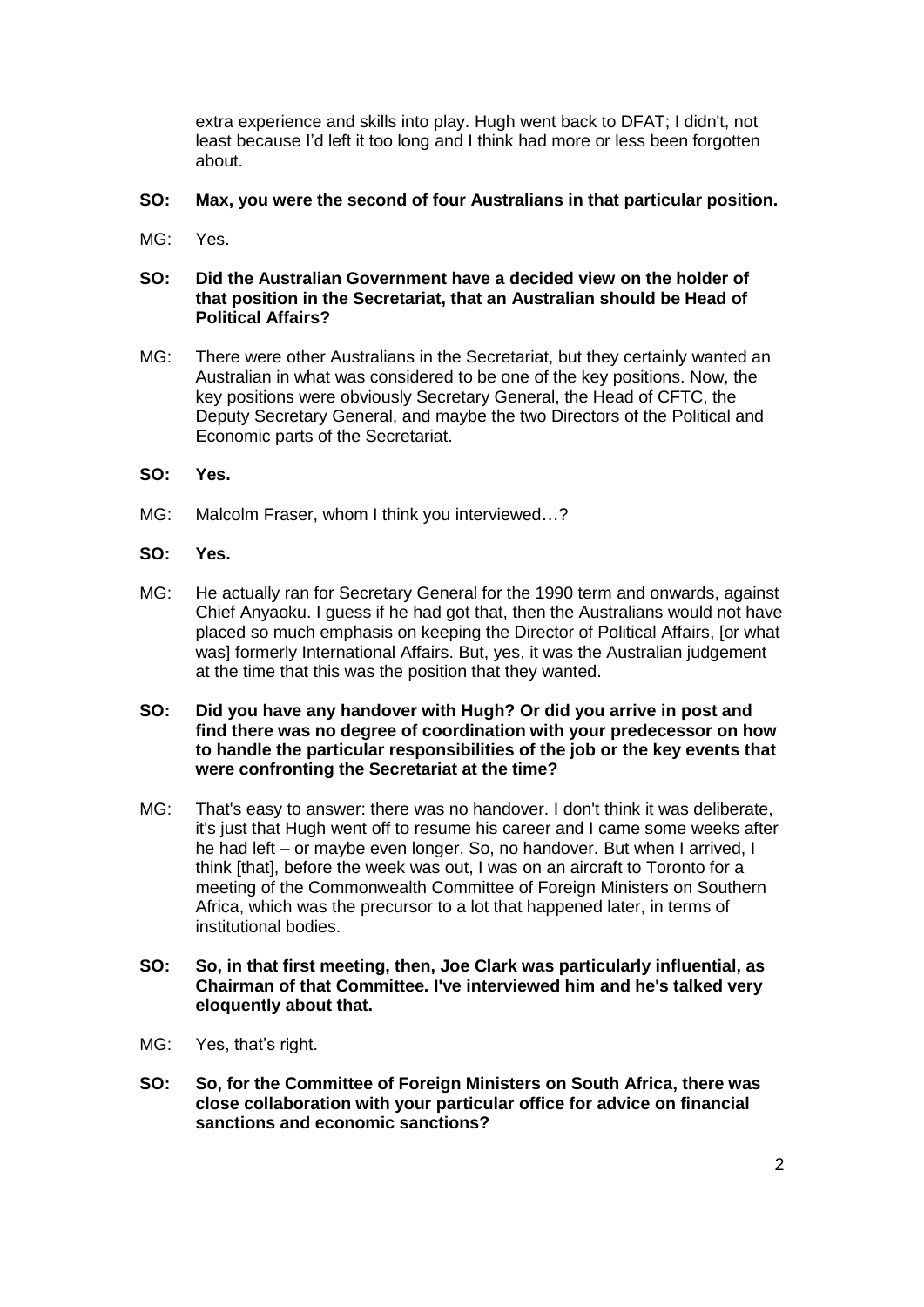MG: Our office was still put as 'International Affairs' and became 'Political Affairs' later. We basically serviced the Committee. Chief Anyaoku, as the Deputy Secretary General, was the main Secretariat link, I would say. I mean, Sonny Ramphal was there, but he couldn't do everything, obviously. There were also a lot of other things going on.

#### **SO: In terms of how you viewed Sonny Ramphal as a Secretary General, this is very much the sunset – the last two years – of his Secretary Generalship…**

MG: Right.

### **SO: He'd been there for fifteen years. Could you add some reflections on how you found Ramphal's working practices – his efficacy, his connections, his general diplomatic approach – in those two years?**

MG: Well, as a person, I thought he was terrific. I didn't work closely with him: not as closely as I think Hugh Craft might have. But, at the end of fifteen years in any organisation, a person such as the Secretary General of the Commonwealth, in this particular case, will build an 'inner cabinet' of those he knows very well and whom he can rely on implicitly. I was not part of that group, but was familiar enough with him to say that he was a wonderful representative of the Commonwealth at large. He was charismatic and was a wonderful speaker, as you probably know. Obviously, you've met him.

### **SO: Yes, several times.**

MG: A very engaging character, really. Very Caribbean.

#### **SO: Indeed, yes. What about the relationship between the Secretary General, the Secretariat and the British Government by 1988, 1989?**

MG: Well, it wasn't without its tensions and challenges – not least because of the whole question of South Africa. It was very much on the boil then. Mrs Thatcher was Prime Minister. As you know, the position of the British government on South Africa was markedly different – in many respects – from virtually the rest of the Commonwealth. I think, at one stage, Prime Minister Thatcher actually said something to the effect of, "It's me against everybody else."

# **SO: "And I'm quite happy with that"! [***Laughter***]**

MG: Yes, she was indeed! I recall the lead up to the Kuala Lumpur CHOGM in 1989. I'd been in my job for about a year by that stage, so this was the first really major event in which I was involved. The lead up was full of action: tension and anticipation as to what the British were going to do. Up to that point and even after, heads of government – the Presidents and the Prime Ministers – guarded the CHOGM in the sense that Foreign Ministers, for example, were not all that welcome. That attitude persisted for a few more CHOGMs. Foreign and other Ministers were not all that much present.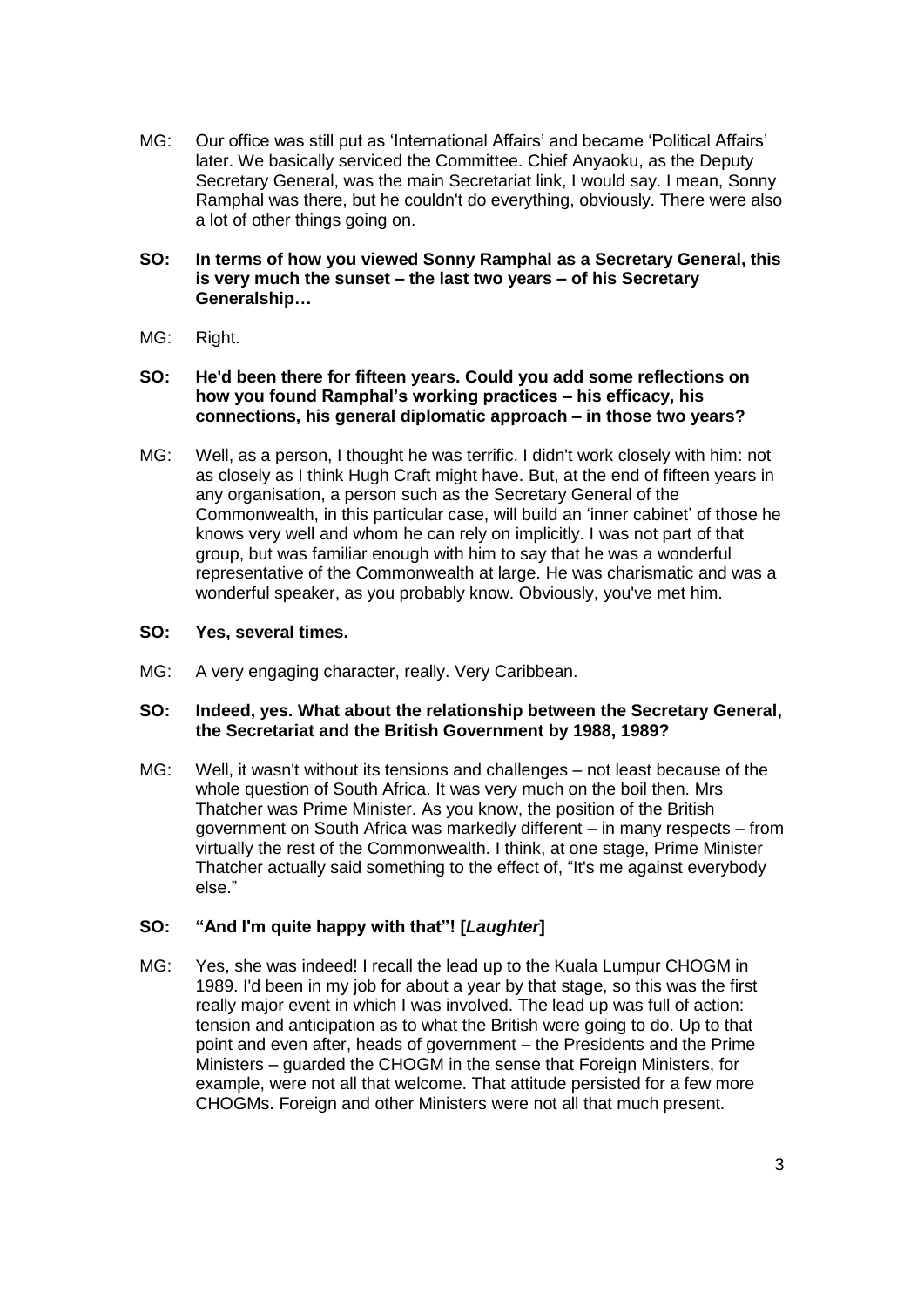### **SO: "This is the heads' show"?**

MG: Exactly. For Kuala Lumpur, there was a decision made within the ranks – the Secretary General and the heads of government – that they would bring the Commonwealth Committee of Foreign Ministers to Kuala Lumpur to concentrate solely on reaching some sort of common position on South Africa, which could then be reflected in the CHOGM communiqué.

#### **SO: So, it was quite an innovation to do that?**

- MG: Yes, I think so. And in the end the Committee's work came down to the construction of the few paragraphs on South Africa for the communiqué. I was the Secretary for the CHOGM and also the secretary for this Commonwealth Committee on Southern Africa. And I remember two or three very hard evenings, late in the night, negotiating the communiqué as it related to South Africa.
- **SO: Well, particularly because Mrs Thatcher felt that de Klerk's recent concessions – freeing seven political prisoners, allowing anti-Apartheid demonstrations to take place, indicating that black South Africans would have political rights within five years – represented progress. Mrs Thatcher's stance was very much that these indications of accelerated reform should not be penalised. She had also approached Dr Mahathir on the eve of the Kuala Lumpur CHOGM to request that South Africa should not dominate the proceedings. I know that she took a particularly public stance on this. John Major, her Foreign Secretary, writes about the negotiations in his memoirs. [He notes] that an agreement had been reached, and then he was hauled over the coals by his Prime Minister afterwards. Is that your recollection?**
- MG: It is, although obviously I wasn't as close to it as he was. The UK was not officially a member of the Foreign Ministers Committee, so it was decided – with the blessings of key prime ministers and presidents, I assume – to issue a special invitation to the UK to send their Foreign Minister, the argument being – very sensibly – [that] there was only one country that was going to give any trouble, and that was the UK. Thus, John Major attended the Committee meetings, chaired by Joe Clark from Canada, as the UK Foreign Secretary.

#### **SO: There was also the importance of British investments and trade.**

MG: Yes, indeed.

#### **SO: Britain was a big player as far as...**

MG: It was, but to actually take the step of inviting the British to join that Committee for the period of the Kuala Lumpur CHOGM was a very interesting move. So, you had the nine Committee members and John Major in the room. The Australian, incidentally, was Gareth Evans, and I don't know whether he talked to you at all about that discussion?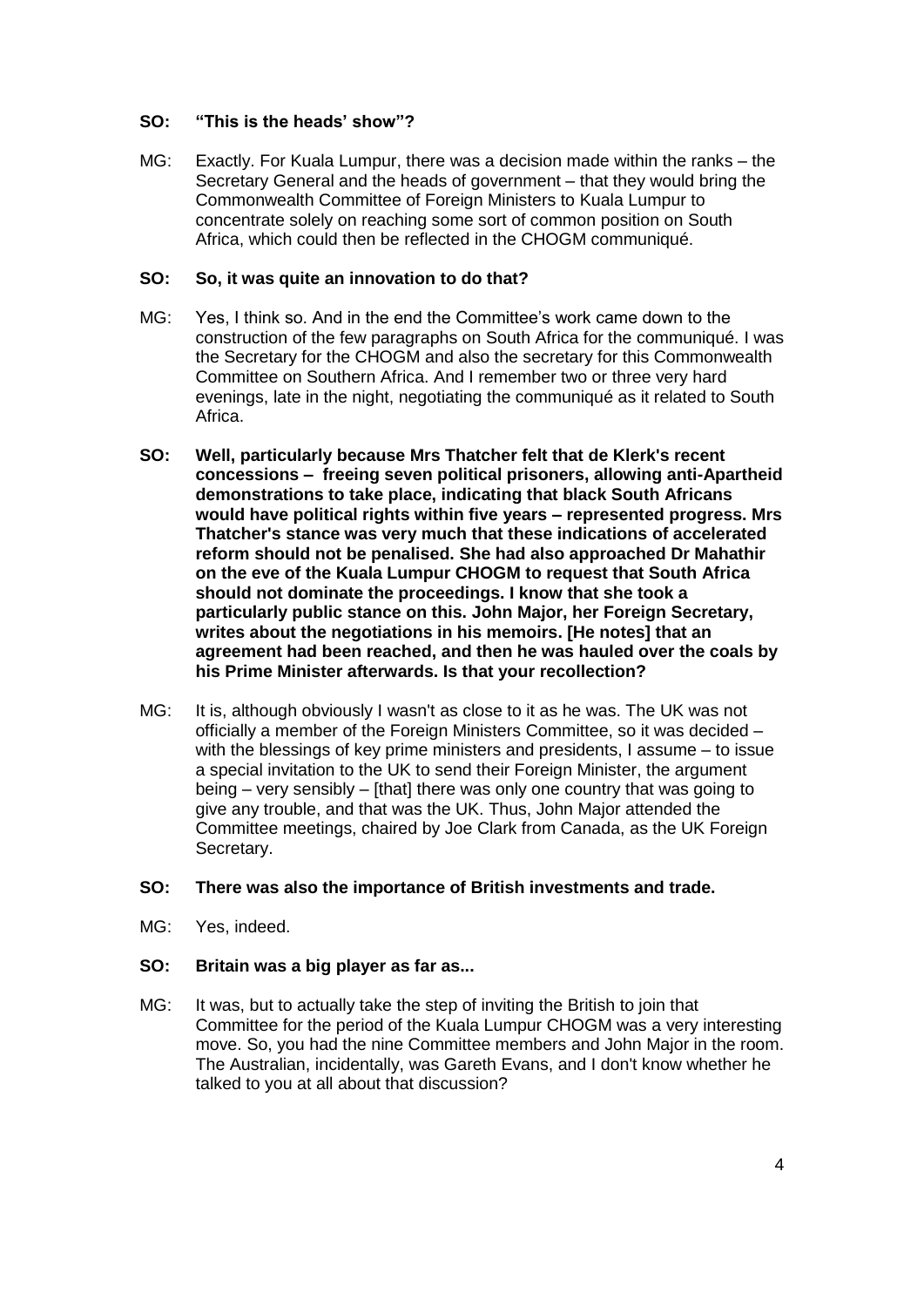- **SO: We only had a relatively short interview, but he was absolutely emphatic regarding the input of the Commonwealth in drafting regulations on financial restrictions, and the importance of the book that was published –** *Apartheid and Financial Sanctions* **– which he co-authored. He said that this was the Commonwealth's seminal contribution to later introduction of international sanctions against undemocratic regimes.**
- MG: I think he's right. There is plenty of debate as to why South Africa unfolded at the particular time that it did, and there were many factors. But I think that the Commonwealth Committee of Foreign Ministers – supported by the Commonwealth Secretary General and Secretariat – had a seminal role to play. The whole issue of financial sanctions and the power houses of the financial world starting to think twice about their roles in South Africa was critical. In the particular instance of the Kuala Lumpur CHOGM, it was the 'nine-plus-one' – the nine Foreign Ministers plus John Major.

#### **SO: How clearly do you recall that discussion with John Major? Were you actually physically in the room?**

MG: Yes. [*Laughter*]

#### **SO: You're starting to laugh!**

MG: Well, there's one story that I can't tell yet. It won't be lost; it won't be, I promise. It was pretty lively. And it became very tense at times.

#### **SO: Yes. Was Major sticking very firmly to his brief? He was very much a consensus politician.**

MG: He was. I mean, they were all working for consensus. Nobody walked out. But there were some hot words.

#### **SO: From whom, particularly?**

- MG: Well, Gareth Evans got very excited. I think Prime Minister Major as he later was – became quite direct. But Joe Clark was the Chair, and a very gentlemanly Foreign Minister. He actually kept the whole thing under control, and the result was, basically, that everyone did agree on something. I think [that], when it was presented to the Heads, maybe Mrs Thatcher had another go to wind it back, but in the end the communiqué is there. They agreed. And I don't think Mrs Thatcher said, "Well, I'm not signing off on the communiqué."
- **SO: It certainly has entered folklore that she roasted her new Foreign Secretary for indicating some degree of an emollient, collaborative approach on South Africa in the Commonwealth...**
- MG: Yes, I do remember that.

#### **SO: ...which was not her particular presentation of policy.**

MG: I do recall quite clearly the atmospherics of that meeting, down in the bowels of this hotel in Kuala Lumpur.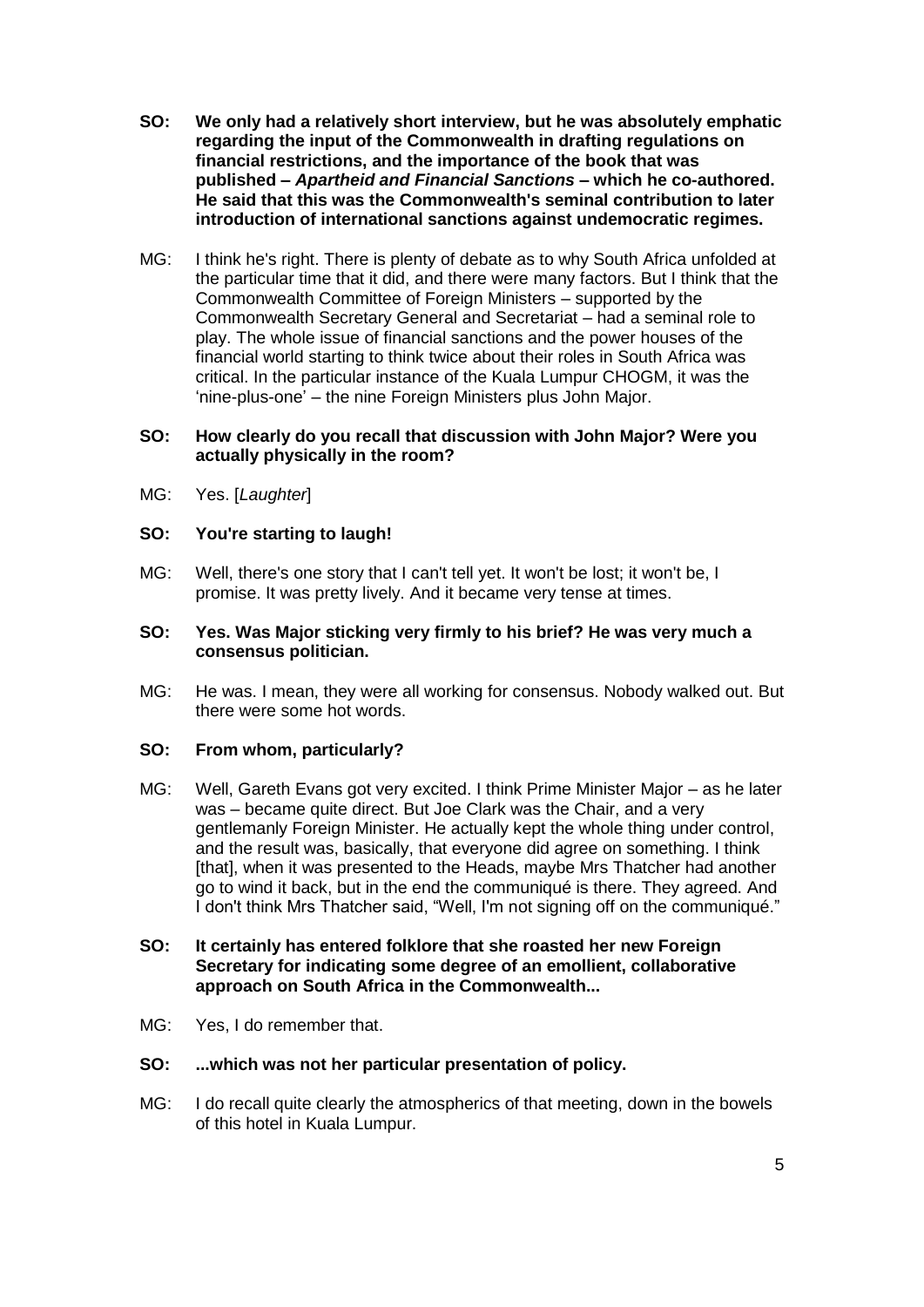- **SO: Whom besides Gareth Evans was particularly forceful at this meeting? Because, obviously, there were African Foreign Ministers that were also part of that committee on South Africa.**
- MG: Well, I think what happened was [that], if anyone was taking sides, the Commonwealth Committee members were taking sides with Gareth Evans and Joe Clark. They had now met probably three or four times now, by the time Kuala Lumpur came around. I mentioned Toronto, and I think there was maybe one before that. So, there was a sequence of these meetings, and the nine members of the Committee knew each other quite well. They seemed to get on well.

#### **SO: Yes, so they would have established a degree of solidarity, a degree of coherent strategy, and a determination to push through a firm line?**

MG: They did. And there were some strong characters there, although they may not have jumped up and down. One of them later became President of Tanzania: Benjamin Mkapa – a very nice and modest person, as I recall.

#### **SO: So, this was a Front Line State's Foreign Minister taking a very vocal position on a Commonwealth Committee?**

- MG: I would say [that] they were insistent in the Committee. Gareth Evans was very vocal.
- **SO: I have got a summary here saying that Mrs Thatcher had claimed that apartheid was close to ending. Rather than increase sanctions, she argued that the Commonwealth should offer to reward South Africa. The other delegates unanimously disagreed with Thatcher, arguing that FW de Klerk could only make token changes and so further sanctions were necessary to bring about racial equality. A background against these discussions was that South Africa announced it had managed to reschedule most of her debt with Western banks. So, South Africa, as you say, was really up against it in terms of their financial liquidity…**
- MG: Yes.
- **SO: …and rescheduling really did give them some much needed breathing space at that critical point.**
- MG: Yes.
- **SO: So, there would be intense criticism, then, of international banks that were extending these lines of credit to South Africa.**
- MG: Yes.
- **SO: Do you recall Thatcher proposing that the IMF offer South Africa loans, on the condition that they accelerated the transition to racial equality?**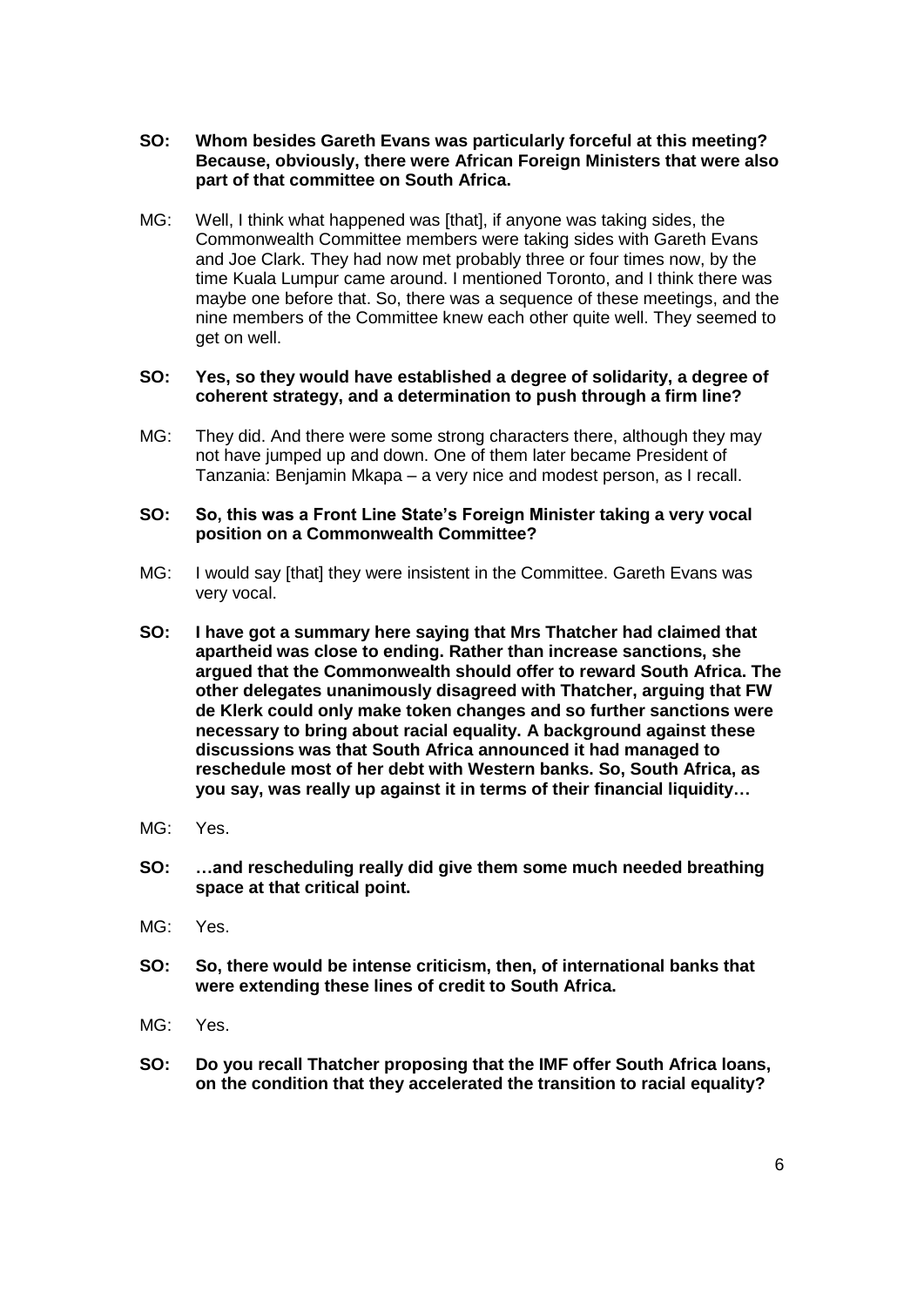MG: I don't, but I think that if that's what my colleagues were saying, then that would be perfectly logical. I guess there were two strands of thought, one being pushed by the United Kingdom. It was an argument about methodology, really. One part of the Commonwealth [was] saying, "Let's keep the pressure on. It's not time to take the foot off the accelerator pedal. We've got to put the foot down." And then, I suppose, the UK Government of the time [was] saying, "Well, we have another opinion on the way to do it." And, as it turns out, from what you read much later, it was all going to happen anyway.

#### **SO: Yes, it was.**

- MG: And a lot of the impetus was coming from within South Africa itself.
- **SO: It was. When de Klerk took over from PW Botha as President, Pik Botha – the South African Foreign Minister – had a meeting with him the next day, in the August of 1989, saying, "Mr de Klerk, I think there are two things you need to do to improve South Africa's international position. One is release Nelson Mandela, and the second is decommission our nuclear programme." And apparently de Klerk replied, "I agree with you. I've already reached these conclusions myself."**
- MG: Yes.
- **SO: So, yes, there was impetus for change.**
- MG: So, where the Commonwealth came in significantly, again was on that financial side, and was really pushing it. So, that was the contribution. That was the principal contribution. I think Gareth is right.
- **SO: Also, in terms of what came later, one of the discussions that almost seems to have been agreed [upon] casually at the Kuala Lumpur CHOGM was this question of election monitoring. You made reference to this in the Witness Seminar: of the preparation of a paper before the Kuala Lumpur meeting on election monitoring, and that Malaysia said that they would be the first [to be monitored], because theirs was the first Commonwealth Election that was scheduled.**
- MG: Yes, that must be how it must have happened. That's right.

#### **SO: Were you involved in the preparation of that paper in any way?**

MG: I don't think so. I can't remember on that, to be honest. The broad picture on the whole issue of election monitoring  $-$  the whole spirit and the drive for it  $$ really started with Rhodesia/Zimbabwe.

#### **SO: So, towards the end of 1979 and beginning of 1980.**

MG: Yes, that's where the first Commonwealth election monitoring mission took place.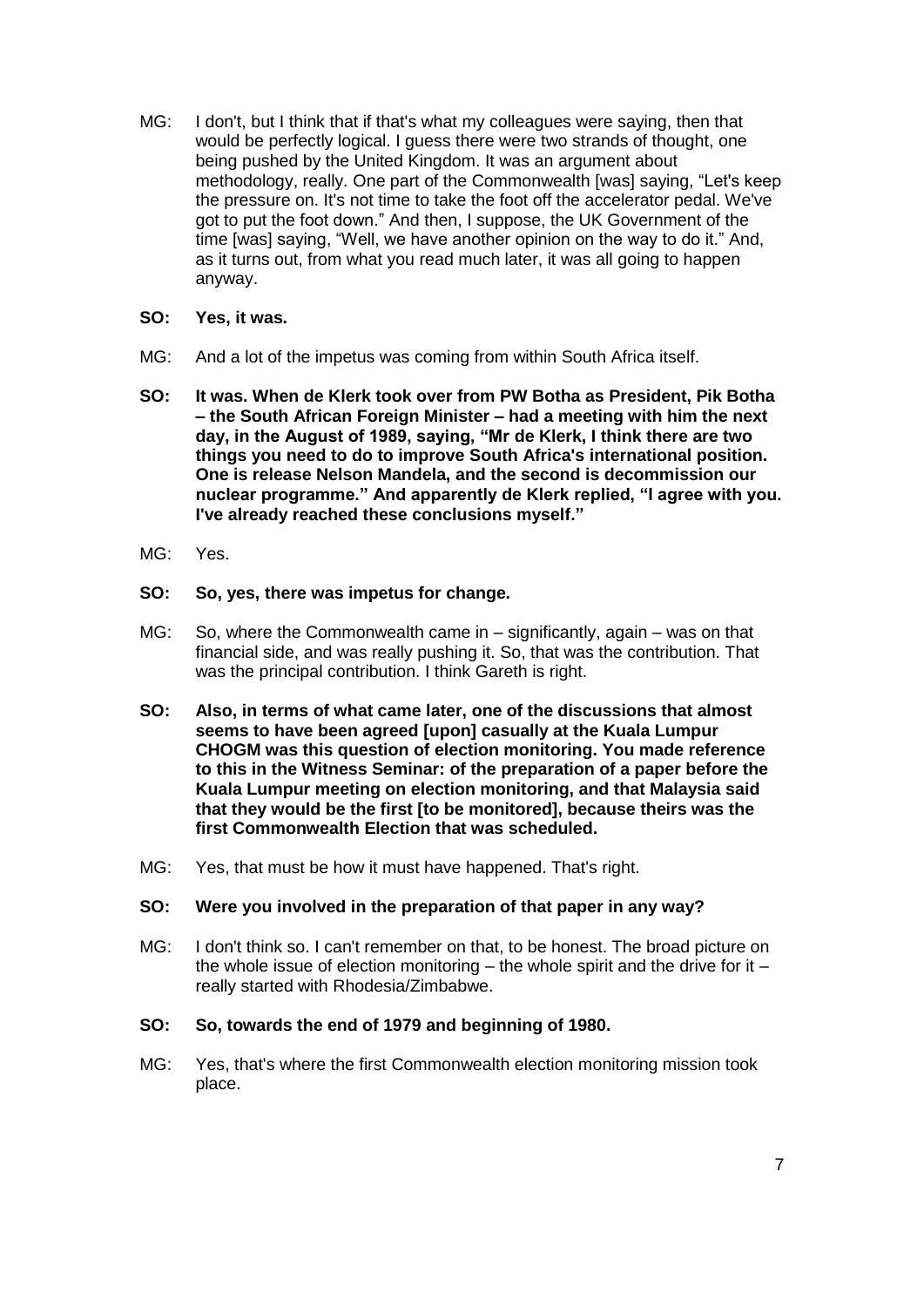#### **SO: I've gone through the archives at the Secretariat, carefully looking at this extraordinary, innovative approach of the Commonwealth on the Rhodesia/Zimbabwe elections.**

MG: It was, and a lot of the lessons from that were refined and developed in the Secretariat by Sonny Ramphal, Chief Anyaoku and Jeremy Pope as Head of Legal Division. I don't know if Jeremy left any writings. As you know, he has passed away.

### **SO: I don't know if he left any writings or papers. I should check that.**

MG: Jeremy was heavily involved and was very good. Jeremy had a terrific legal mind, in my view. Hugh would know a lot about that time. So, you had the Secretariat, on behalf of the Commonwealth, building up a head of steam.

#### **SO: But that head of steam ran into the sand when they tried to repeat the exercise in the Uganda election monitoring exercise, which was altogether much more of a 'wild thing'.**

- MG: When was that?
- **SO: That was in November/December 1980. It was the first election in Uganda for eighteen years, and the Commonwealth monitoring report concluded that, "This has been a turbulent and troubled election, characterised by confusion, delays, intense mistrust, and in the end, a sense of wonder that it happened at all." The contested outcome was pretty messy, too. The Ugandan exercise seems to have burnt the fingers of the Secretariat on any idea of trying to replicate this.**
- MG: Okay.

#### **SO: So, there was an appreciable gap after the Ugandan election monitoring mission and before the Malaysian exercise.**

MG: Well, there was. And I guess the next spark was South Africa and Southwest Africa. We shouldn't forget Namibia in all of this, either. And so I guess there was a build-up towards election observation and monitoring as the '80s unfolded. The rather fragile birth and development of the Human Rights Unit was also part of the evolving picture within the Secretariat. Madhuri Bose could tell you more about that.

### **SO: I'd very much like that.**

MG: The promotion of Human Rights in the Secretariat and in the Commonwealth is a history all on its own.

### **SO: Yes, that it only stayed a Unit rather than a Division in the Secretariat…**

MG: Well, the Unit bobbled up and down in the ocean! It had its moments, but was never really allowed to prosper. A highlight was the Unit's support to Secretary General Anyaoku for his key contribution to the 1993 Vienna World Summit on Human Rights.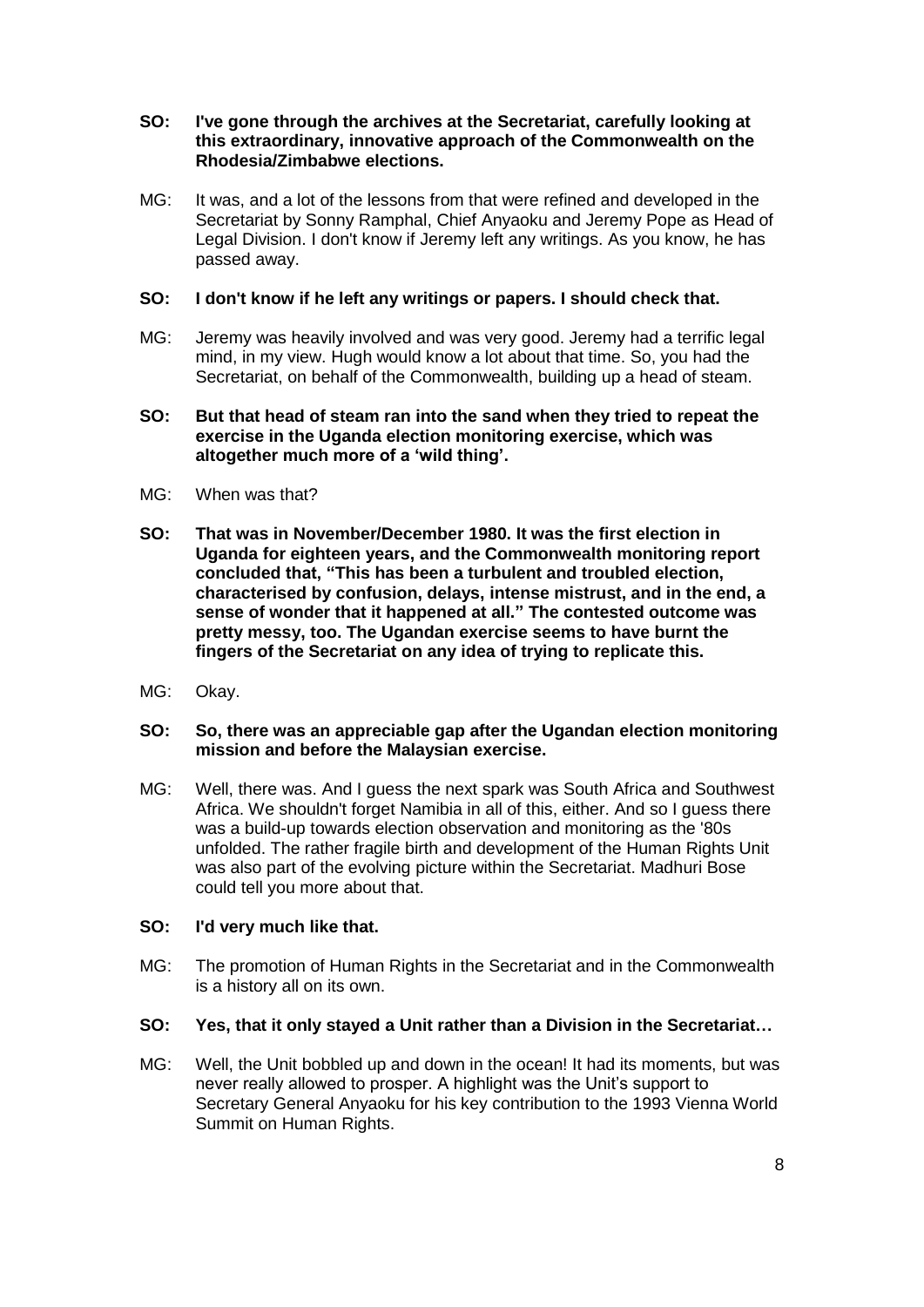- **SO: You make it sound like the orphan child, from a Dickensian novel.**
- MG: Very much, yes.
- **SO: If I could just go back to election monitoring before coming onto the very important aspect of South Africa and the associated importance of Southwest Africa… How clearly do you recall that election monitoring exercise in Malaysia in 1990?**
- MG: Not very well, because…

#### **SO: Because you were based here in London?**

MG: It's not that. The principal officer in my Division dealing with the matter was Neville Linton, who worked with me, and I think that Chief Anyaoku was overseeing most of that work. I do remember it was rather fraught. It wasn't without its problems.

#### **SO: That's how Neville described it when I interviewed him: "Fraught". Yes, that description fits!**

MG: And I think there was a huge sense of relief – probably on the part of the Malaysians, as well – that we all survived it with reputations more or less intact.

### **SO: I would say that the Malaysian leadership – particularly Dr Mahathir – hadn't quite appreciated what would be involved.**

- MG: He wasn't happy, I remember that. He wasn't happy…Not necessarily with the result, but with the way things panned out. Yes, that's an important point, because of what happened subsequently. The Malaysian election monitoring mission was followed by a dozen or so more in my time, and I'm told that more than one hundred missions have now been undertaken. I worked closely with Chief Anyaoku, so I can't really comment on working closely with Sonny, because I didn't. Chief, I remember, was always most insistent that in any context of election monitoring, we talked to the government – fine – but that we also be allowed and enabled to talk to the opposition. And, in quite a lot of cases, that had to be insisted upon quite firmly.
- **SO: According to Neville, Dr Mahathir was extremely taken aback and insistent that the Deputy Secretary General Anthony Siaguru and Neville did not meet representation from the opposition. It was nearly the crunch point and a compromise had to be agreed.**
- MG: And that's where Chief came in.
- **SO: With an extended telephone conversation with Dr Mahathir.**
- MG: Well, he did that quite a lot. Chief visited occasionally when he had to, but always on the preliminary missions – whether it was Lesotho or Ghana or Guyana or wherever – Chief was at the end of the phone. So, if we ran into a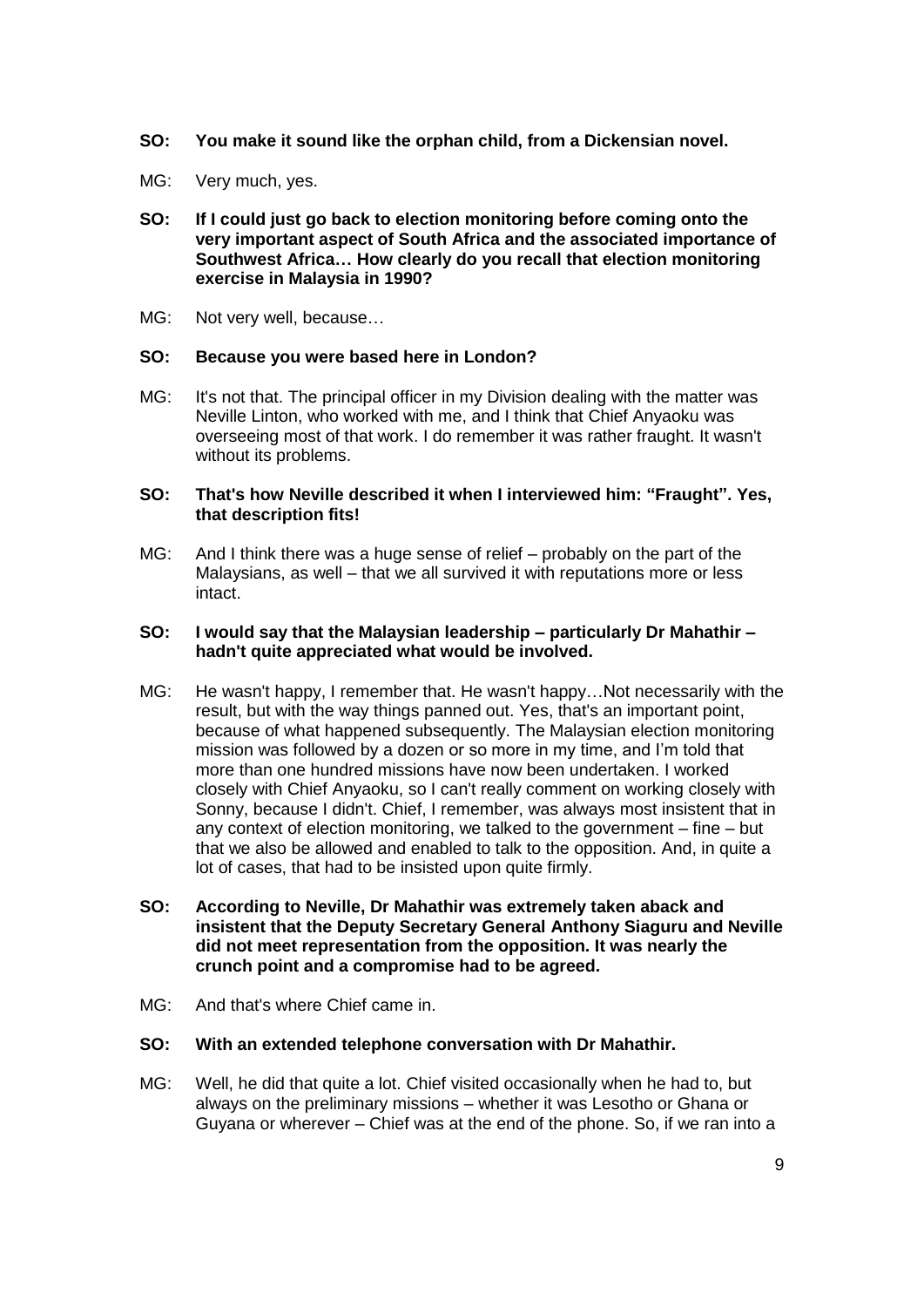wall...We talked to him every day, anyway, but if we ran into a wall, then Chief would intervene directly at the necessary levels. And just on this point of talking to the opposition: I remember going with Tony Siaguru to Ghana – it was our first mission to Ghana, when Jerry Rawlings was still very much the President and was inviting an election observation. Sitting in the Presidential office, Tony felt it was time to inform President Rawlings that we wanted to see the opposition. Rawlings was clearly taken aback, and he said something to the effect of, "What do you want to see them for?" But Siaguru insisted, and we eventually met with them.

#### **SO: I also know that Chief was responsible for persuading the Election Commissioner in Guyana not to resign.**

MG: That's right. He was absolutely instrumental.

### **SO: You made reference to that very briefly in the Witness Seminar. Can you just elaborate?**

- MG: What happened was that I was in Guyana, on mission, talking to Rudy Collins, who was the Chief Election Commissioner. And he basically said, "Max, I'm fed up. You know I'm being harassed from all sides. Nobody really appreciates what I'm trying to do." He said, "I'm going to resign." So, I said, "Well, don't do that before you have a chat with Chief Anyaoku." So, he agreed. It must have been the following morning that I went to Rudy's office [and] got through by phone to Chief, who was now Secretary General. I connected them, left the room and sat outside, because it was a one-on-one. And, as I think I said in the previous Witness Seminar, I heard these peals of laughter coming from Rudy Collins inside the room. And what Chief Anyaoku had said – because Rudy then told me – was, he said, "You know, Rudy, in my part of Africa we have the tsetse fly. If the tsetse fly lands on your private parts, if you hit it, it's going to hurt." And he said, "If you don't hit it, it's still going to hurt." Basically, he was saying to Rudy, "You know? Tough luck, but stay in there!" And he did! [*Laughter*]
- **SO: [***Laughter***] As you said, a homely analogy that made the point! Election monitoring, then, was very much a continuity of approach between the Secretaries General. Sonny Ramphal had been insistent to push this in his last years in office, and this was very much something that Chief believed in, coming out of his own personal Retreat as the new SG.**
- MG: Sonny Ramphal believed in it and the Chief believed in it. And all of us did, too. I think we were all quite inspired by it – not just in the Political Affairs Division and the Office of the SG and DSG. I don't know if I made this point previously, but of the Secretariat – which was maybe 250 people – you would select a team of observers ranging from six to, in the case of South Africa, one hundred. There was a back-up Secretariat team, probably most times headed by myself as Director of Political Affairs, but there were others, and we drew people from throughout the Secretariat. So, no matter what division you were in, there was always the prospect that your services would be required in Guyana or Seychelles or South Africa or wherever. There was an air of excitement and commitment throughout the Secretariat.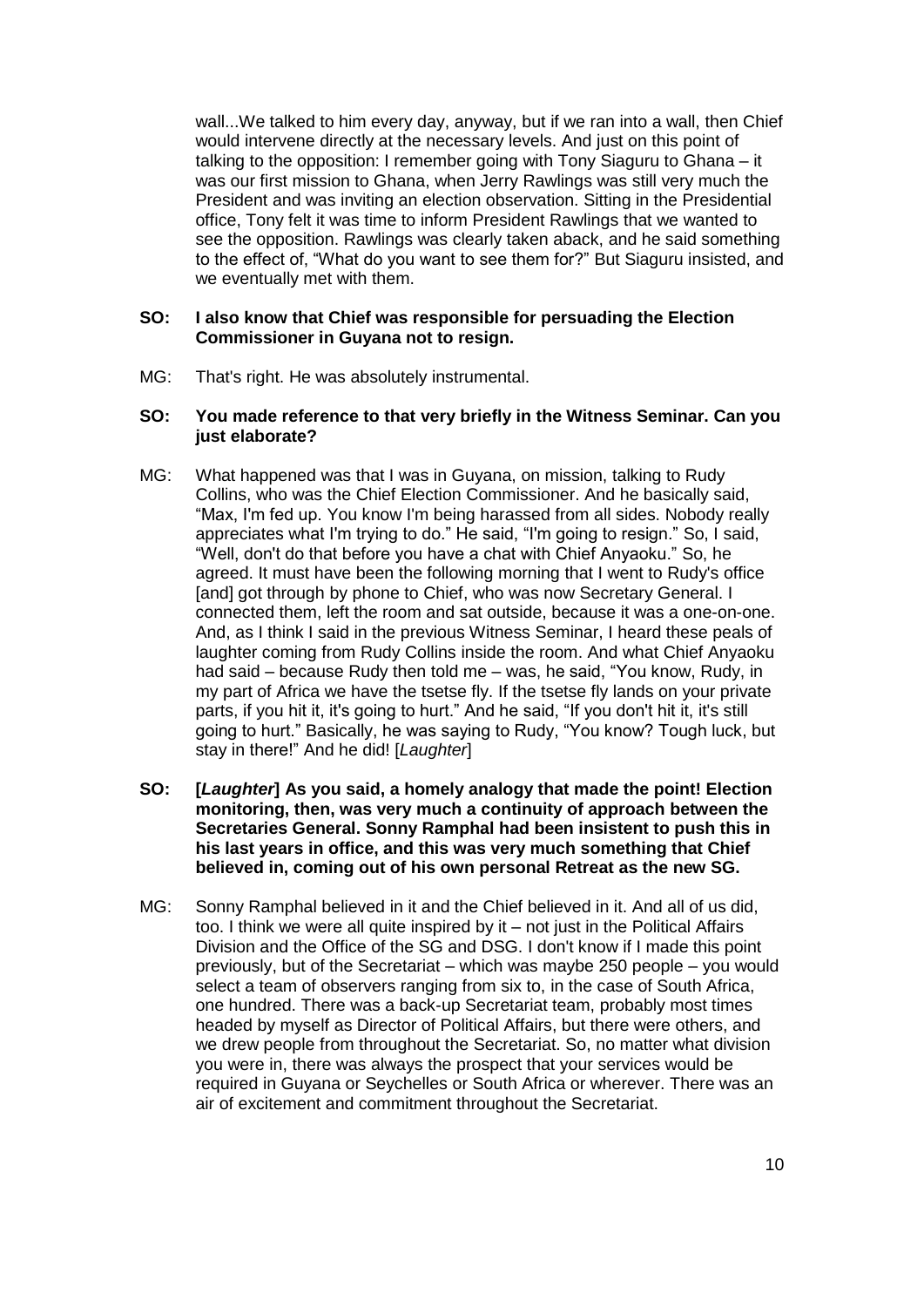- **SO: Max, how clearly and how quickly had you developed a template for election monitoring? You have said that, obviously, Chief's role was very important and his personal relationship with the contemporary head of government and Election Commissioner in the lead up to the poll…**
- MG: In the lead up, yes.
- **SO: …that there would obviously be an early visitation. Neville made the point that outcomes of elections are decided months before the actual polling date, and so processes of voter registration, voter education, organisation of pollings, the presence of the security forces [and] all of that stuff are all influential factors.**
- MG: I agree.
- **SO: But did you develop a Blue Book on how to run an election monitoring team?**
- MG: Yes, there was a book. I had a copy for a long time but I don't know where it is now. Neville might know.
- **SO: I just wondered how quickly you thought, in the debriefing session after the early missions, that, "This worked well." Obviously, there's a need for adaptation to particular local circumstances, reconfigurations and idiosyncrasies, but did the Commonwealth develop a methodology for doing this?**
- MG: There were various players involved, obviously. In addition to us, there was the United Nations, the Carter Centre, the US Republican and Democratic Party bodies, the European Union and so on. From what I saw in this seven or eight year period that I was there, and in about twelve to fifteen elections, the Commonwealth was undoubtedly the most professional and indeed the best. I think we were respected, and not least because of relatively long experience and expertise dating back to 1979/80. We had a template but we also learned in every situation, as no two elections were ever the same. We concluded quite early on that it was all very well to go and observe an election, but that wasn't enough. At the very least, you had to get in to the country concerned in the months before, as Neville has mentioned, to see what was happening on the ground, to get an idea of the independence of the Election Commissioner, to study the relevant laws and regulations, have a close look at the constitution of the country and its application, etc.

### **SO: The allocation of political coverage to individual parties in the media.**

MG: All of these things. And there was a serious effort, I would say, as we went along, to engage the CFTC – to bring the CFTC on board in helping in a more substantive way, to help the country prepare. If the country involved was reluctant, it was hard. If they were actively wanting to go along with it, it was a lot easier. Seychelles was classic in a lot of ways. I think France-Albert René, the President at the time, who had been a one-party ruler for quite a while, saw that it was time to move on. I think he also realised he could almost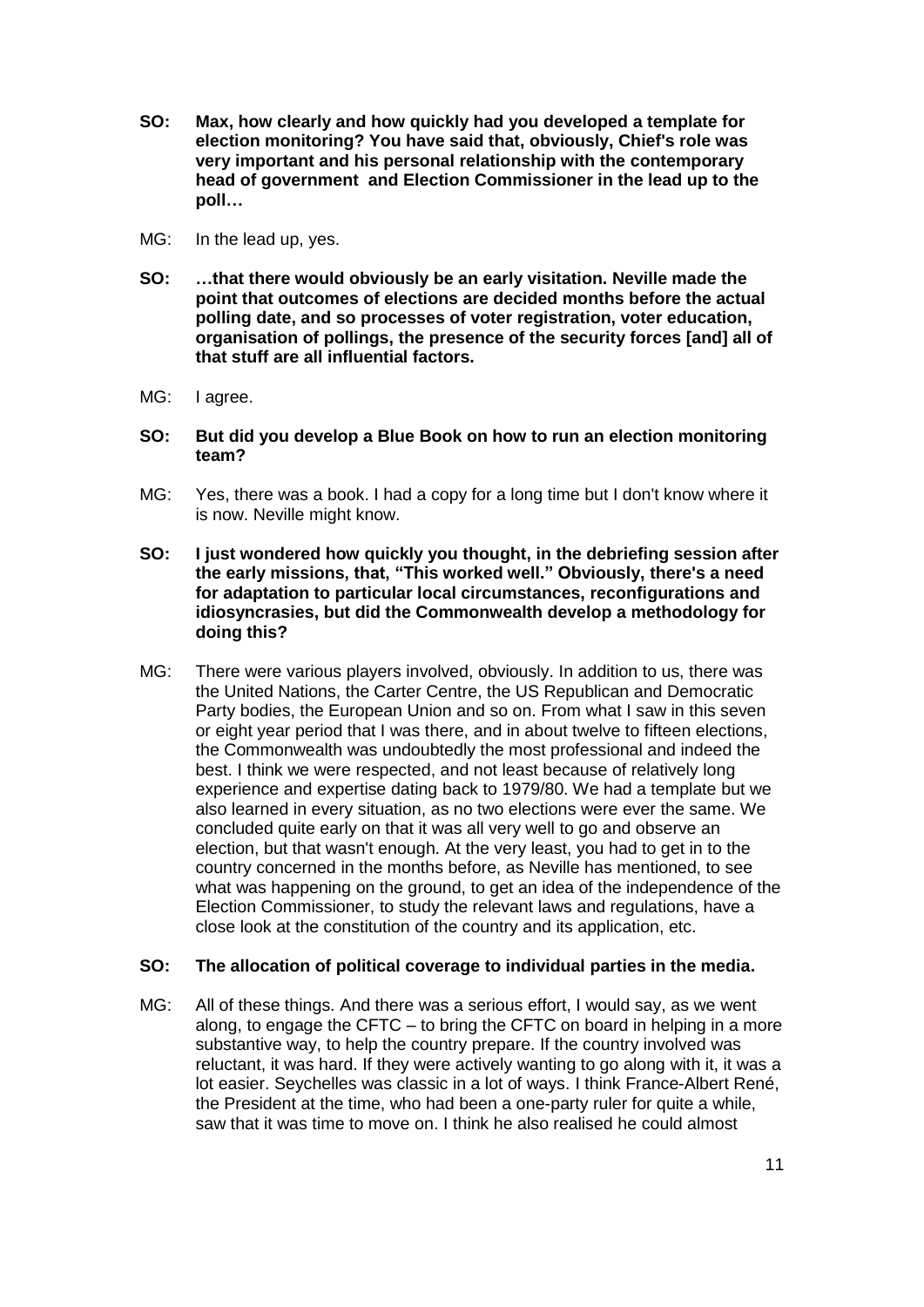certainly win an election, which he did. Seychelles has been evolving since, as have all of the others who have adopted democratic electoral practices.

Also, in the case of the Seychelles, I recall that the Government itself brought in constitutional experts, to get the constitution right. That happened with Kenya as well, with Secretariat assistance. For the process as a whole, the Harare Declaration of 1991 was seminal, in that the sixteen or so one-party states or military dictatorships began to conclude that multi-party democracy was the way forward.

#### **SO: Coming on to Kenya, Chief told me that he had selected Professor Ben Nwabueze from Nigeria as a constitutional expert to assist the Kenyans in the rewriting or reconfiguration of their constitution.**

MG: That's right.

#### **SO: So, did you, again, liaise closely with this designated expert?**

- MG: I didn't, personally. The details of the arrangement were almost certainly handled by the CFTC and Legal Division, in close consultation with the Secretary General and his office. The upshot was that, eventually, President Moi and his government actually allowed the whole election process to take place, because I think the old constitution had Moi as President for life.
- **SO: It did, and Nwabueze helped them to revise their constitution, as Chief put it, to serve the needs of a multi-party state. But there was a crisis over that particular election result because there were the four political contenders in that election and an insidious attitude of, "We hold the elections, therefore we must win," rather than accepting the will of the people.**
- MG: That's right.

#### **SO: You had made reference earlier: to the fact that you felt that the opposition – by their behaviour beforehand – contributed to President Moi's victory.**

MG: Well, President Moi had to get a certain percentage of the vote in a majority of provinces, and he did that. But, in the end, it added up to about thirty-five per cent.

#### **SO: Yes, he got approximately 1.9 million votes. And the opposition parties contested that, actually, his share of the vote was much less.**

- MG: Well, it could easily have been. I'd have to go back and look at the detail. But if the three opposition leaders, or even two of them…
- **SO: If they collaborated? Yes, just looking at the figures, they would have beaten him.**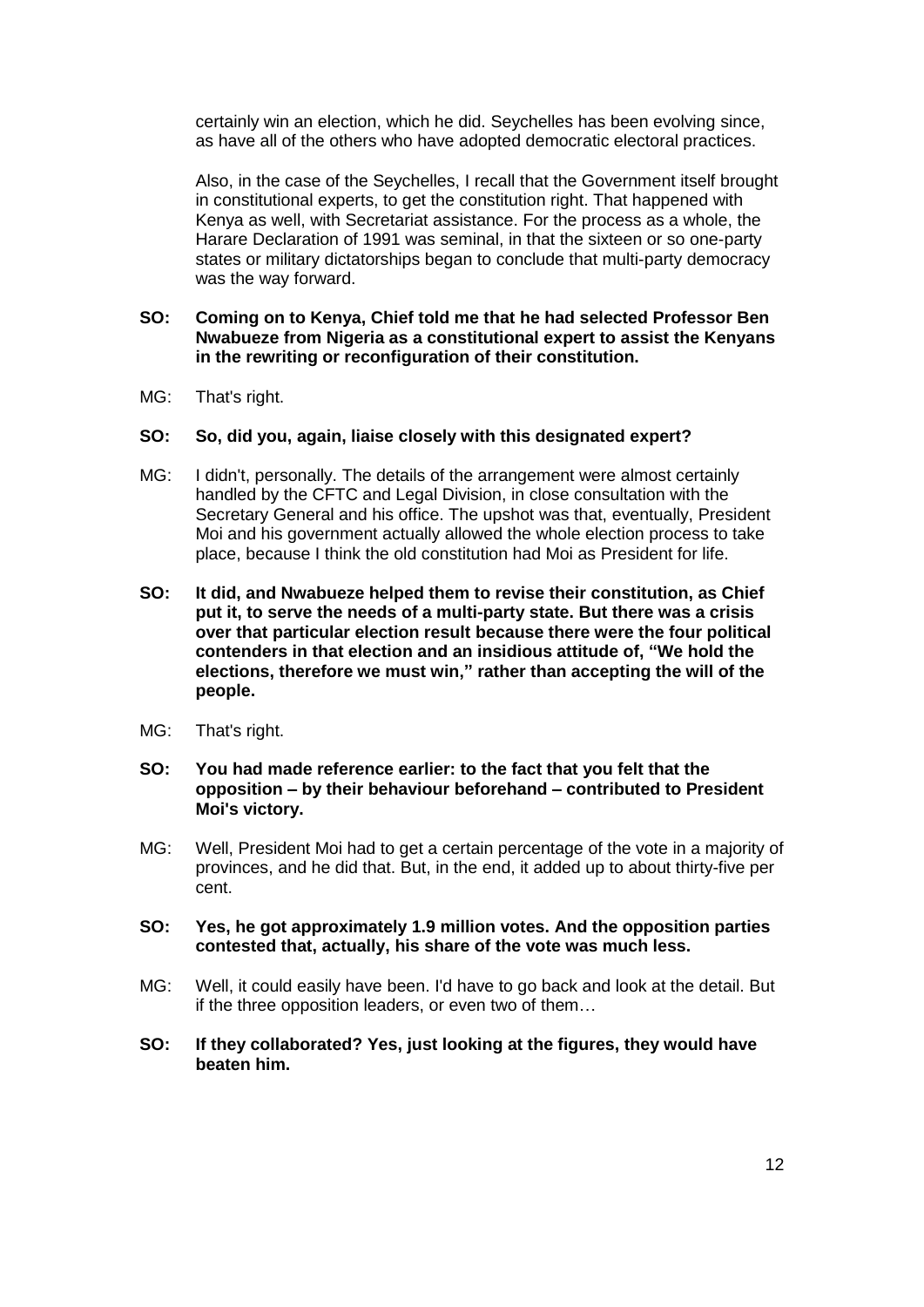MG: Exactly. And up until a couple of weeks before the election, that's what they were going to do. But it all fell apart because each of the three thought that he could win it.

#### **SO: The contenders were Ken Matiba, Mwai Kibaki and Oginga Odinga. Mwai Kibaki led a breakaway party – he'd won about 646,000 votes. Oginga Odinga won 910,000, and Ken Matiba was the closest with 1.4 million.**

MG: That's right. The [Election Monitors'] report was written as we went along – as the election was taking place – with all the tumult and fuss and bother. We'd be there at one or two in the morning, writing the draft of the report. A key part of the process was that all members of the Observer Group had to agree and sign off before leaving the country, within a few days of the declaration of the election.

#### **SO: Was there any discussion among you, in writing the report for delivery, as to whether the Commonwealth would have any particular sanction or follow up on that report? Because, clearly, the team would have to leave relatively soon after its formal presentation and departure.**

- MG: Yes, and we got better as we went along in identifying what had to be done afterwards. I remember, in particular, the huge debate on the draft for the 1992 Kenyan election within the election observer group. It was a pretty impressive group: politicians and experts from around the Commonwealth, with the Secretariat as the back-up. Carl Dundas was the leader of the Secretariat team, himself as an expert from the Caribbean, and I was the Deputy of the Secretariat team. The Observer group, as a whole, was not happy with the way the election had been conducted, with infractions of the electoral code and actual violence in several parts of the country. After a good deal of debate and wrestling with formulae, the group avoided the use of "free and fair" to describe the election and came up instead with something like, "in the end, it reflected the will of the people."
- **SO: Patsy Robertson commented to me that, describing the Malaysian election, she had said it was "free but not fair". So, the 1992 Kenyan election was neither free nor fair, or was it "free-ish and fair-ish"?**
- MG: Kenya taught us all a lot of things, I would say.
- **SO: Going back to those other international election monitoring bodies, was there any coordination between the teams? Given the size of the election monitoring team that the Secretariat and the Commonwealth was able to field and its limited resources, which could not compare to the size of the budget available to the Carter Foundation, for instance… Obviously this was not competitive election monitoring, so was there a degree of pooling information or pooling security arrangements?**
- MG: I don't recall that we collaborated on any structured basis, except perhaps with the UN in South Africa. Elections could of course be chaotic: not just in Kenya, they're all chaotic to some degree or another. Except maybe in Seychelles, where the total voter population was about 22,000. Basically, we dealt with the other groups including, for example, the Carter Centre, but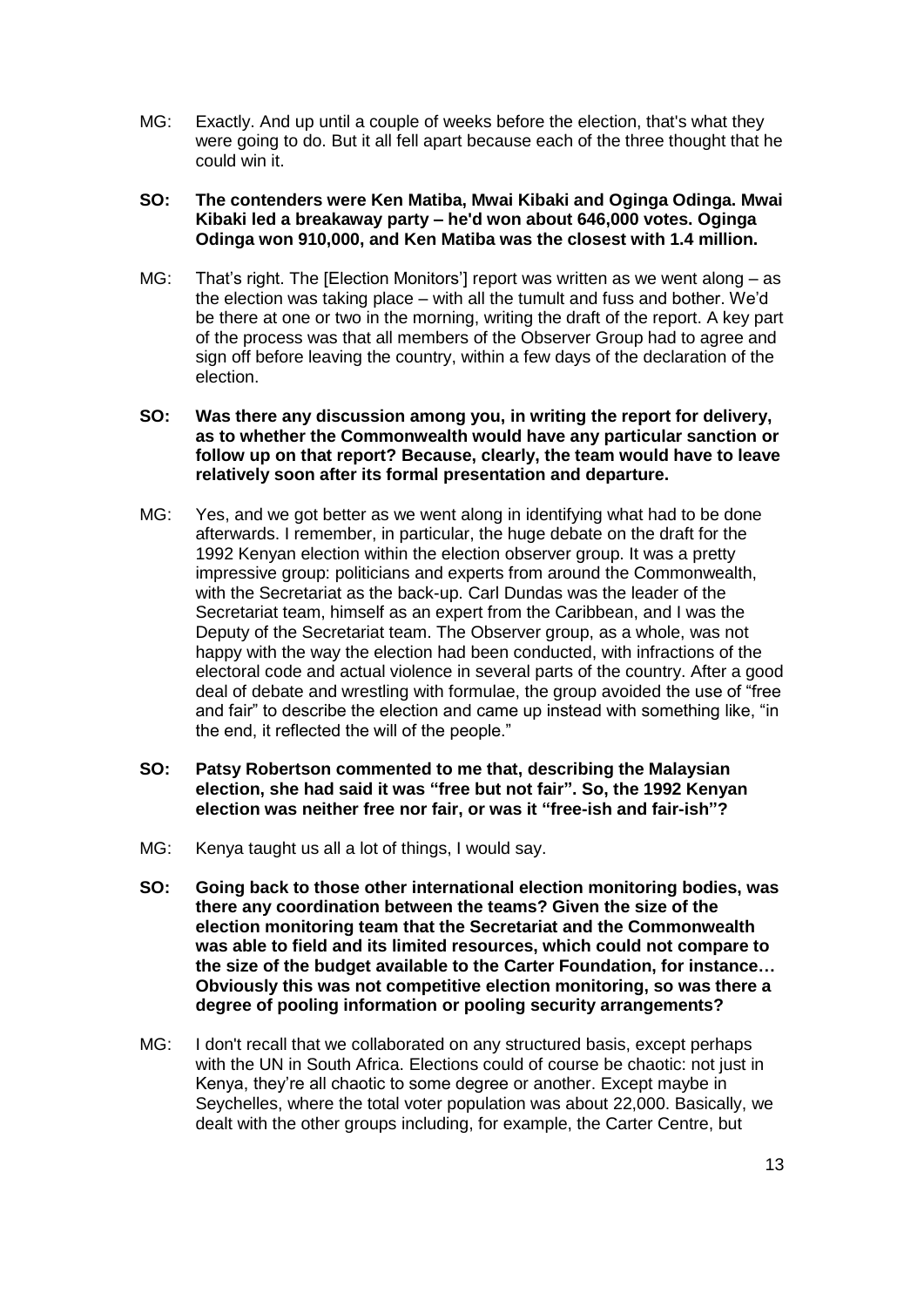generally we protected our independence and neutrality. An industry was developing, you see. So, there were lots of people wandering around.

#### **SO: Idealists, as you say, who could be poorly briefed, poorly informed, or had limited experience?**

MG: I think the Carter Centre got into strife in the Kenya election. And the UN used to bob up every now and again. They were generally not too impressive.

#### **SO: In terms of clear methodology and experienced, well-travelled monitors in tune with culturally sensitive issues, I can see that the Commonwealth really would be a leader of the field.**

MG: The Commonwealth were the leaders, without a doubt. I'm not saying they didn't make mistakes, because there were mistakes and some very awkward situations from time to time. But they were the best, you know. The people who were brought onto the teams were impressive. There was a booklet we had on the methodology of how we did these election monitoring missions.

### **SO: I just wondered how early on in the election monitoring process that it was deemed necessary or valuable to have a clear, point-by-point booklet on 'How to Monitor an Election'.**

MG: Let me deal very briefly with the methodology. The trigger for an election observer mission to be assembled and dispatched to an election in a member country was a formal approach from the government of the country in question. This was usually preceded by preliminary consultations, with the first approach instructed by the country concerned. At the same time, there were occasions where the Secretary General himself would initiate discreet discussions.

#### **SO: That's interesting, because I asked Chief about this and he said, "Oh, well, you had to respond to the invitation from the state."**

MG: Formally, yes. The Chief is possibly just being modest, but I'm sure he was proactive in some cases. Certainly, there had to be a formal approach. As soon as that happened, the Secretary General would have a small team on the road within a day or two, as the first mission. They would generally meet with the President or his delegate, meet with the opposition, and make contact with national electoral authorities. While that was happening, the SG and his Secretariat staff, particularly the Political Affairs Division, would be assessing the particular outlines and needs of the country in question: the constitution, the electoral laws, the parliament, opposition and alternative voices. The whole gamut. If it was the country's first, multi-party democratic election ever or [first] after a long time – and lots of them were, [such as] Lesotho, Seychelles, Zambia, Ghana – then so much extra care and diplomacy were required all round, with nervous governments at the one extreme to nascent opposition political voices on the other.

#### **SO: In terms of finances, you mentioned getting CFTC involved, but this was an expensive series of exercises for the Commonwealth.**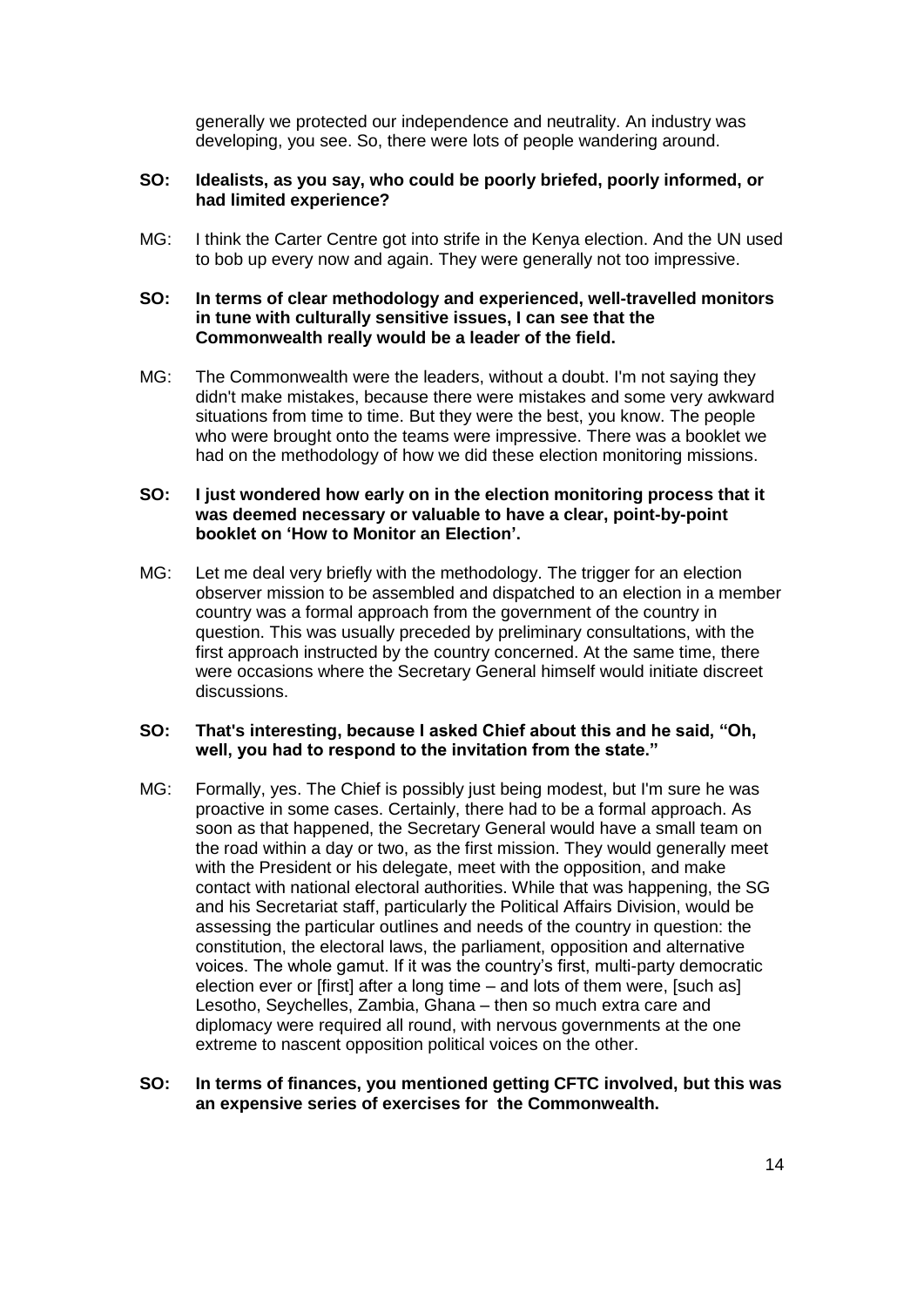MG: I seem to recall that funds were raised from governments. The Chief raised money for each observer group, and member states contributed voluntarily. The CFTC came in to the picture if there was technical advice involved, such as assisting with the constitution, electoral laws and so on. That was relatively easy, as they fitted into the budget.

#### **SO: So, that would have meant a regular circulation of the Commonwealth, soliciting for additional and extraordinary funds to do this?**

- MG: That's right. I mean, the cost was basically travel and subsistence. Nobody got paid specifically for the task, if you see what I mean.
- **SO: But even so, Max, if you were doing election monitoring mission after election monitoring mission, the sums mount up. And at a time when – let's face it – the international aid budget was diminishing because of the end of the Cold War…**
- MG: That's right, but somehow or other, the money was always found.

#### **SO: That's interesting.**

MG: I think we just saw a very generous response from the member states.

### **SO: You mentioned mistakes.**

- MG: Mistakes in election monitoring? I can't remember any serious mistakes, but there might have been situations where we could have done it better. In the case of Kenya, perhaps the system was a bit too quick in getting involved. But I don't think anyone said, "Hang on. Let's not go there yet." It was more a case of, "Let's get in there, see what is happening, and do what we can to fix things as we go along."
- **SO: I wanted to ask, Max, about the lead up to South Africa because of your involvement from the Harare meeting of 1991, when Chief decided to go down to South Africa immediately after that meeting. And then there is accelerated Commonwealth Secretariat assistance between November of 1991 and the April of 1994.**
- MG: Right. In the lead up period, this was the time that we set up our small, informal South African office. We put Moses Anafu there for a time, to operate from within South Africa.

#### **SO: Where was he based?**

MG: We rented a little house in Johannesburg that belonged to an Anglican Bishop, and we set up an office there. We then proceeded to get to know the system and the political leaders.

#### **SO: So, it was just Moses as 'your man in Johannesburg'?**

MG: Moses with Colleen Lowe Morna, who was a young journalist by training; a Zimbabwean. I was down there regularly. And, in fact, we used it as a base in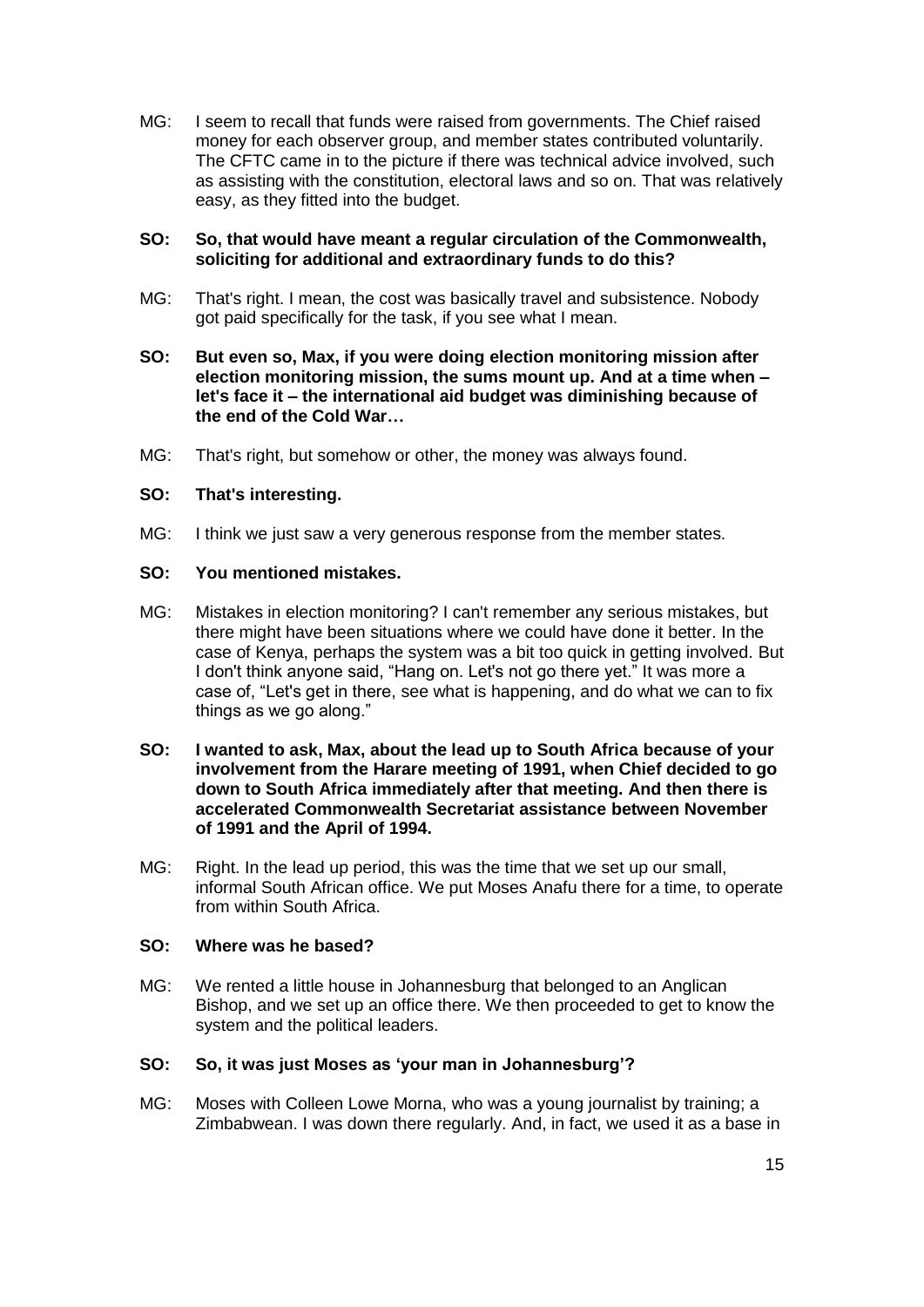a way, because Lesotho was having all sorts of challenges during this period – either with the return of the King, or attempted coups, or multi-party elections, or a revolt in the army. So, we spent a lot of time in Lesotho.

#### **SO: Did you accompany Chief on that first visit that he made to South Africa, after the Harare CHOGM?**

MG: I certainly accompanied Chief several times, but I don't think I was on that first mission after Harare.

#### **SO: What were your particular duties? What were Moses' responsibilities, based in Johannesburg?**

- MG: Well, a priority was to get to know the system and the various actors, and for them to become familiar to us. So, we would liaise with the South African government of de Klerk – mainly the Foreign Ministry. And then, more importantly, the political parties: the ANC, of course, plus the Inkatha Freedom Party, the Pan-Africanist Congress and others. So, we entered a process of getting to know them to the best of our ability. At a technical level, we were seeking to identify – in consultation with the South Africans – the areas where they were going to need help with the coming elections, which were conducted over several days and were not uncomplicated. Probably one of the Commonwealth's major practical contributions was a team of election experts – about ten of them – from around the Commonwealth. This election support was put in place some weeks – or maybe even longer – before the election. There were crises and difficulties coming from every direction. Inkatha was still outside the loop; Buthelezi was not agreeing. In a very practical sense, it seemed that the South Africans may have underestimated the challenges, and these Commonwealth experts placed in each of the nine regional centres were able to help ease the way.
- **SO: So, just to backtrack, the period between early '92 and April '94 was something of a rollercoaster ride for the negotiations between the various parties in CODESA I and CODESA II.**
- MG: That's right.

#### **SO: Obviously, that was a South African affair. The key negotiations were between Cyril Ramaphosa and Roelf Meyer, particularly in CODESA II. So, where was the Commonwealth in this process?**

MG: Well, we were there at the World Trade Centre, where these took place. I remember going there with the Secretary General and Moses Anafu and sitting though many of the sessions. The whole business was, in essence, an internal affair among the South Africans, but I think that the presence of the Commonwealth Secretary General did help – not least as a UN Security Council Resolution did evolve as a result of interventions by Chief Anyaoku. Did he mention that to you?

### **SO: Yes, he mentioned that – because of the violence in what is now KwaZulu-Natal.**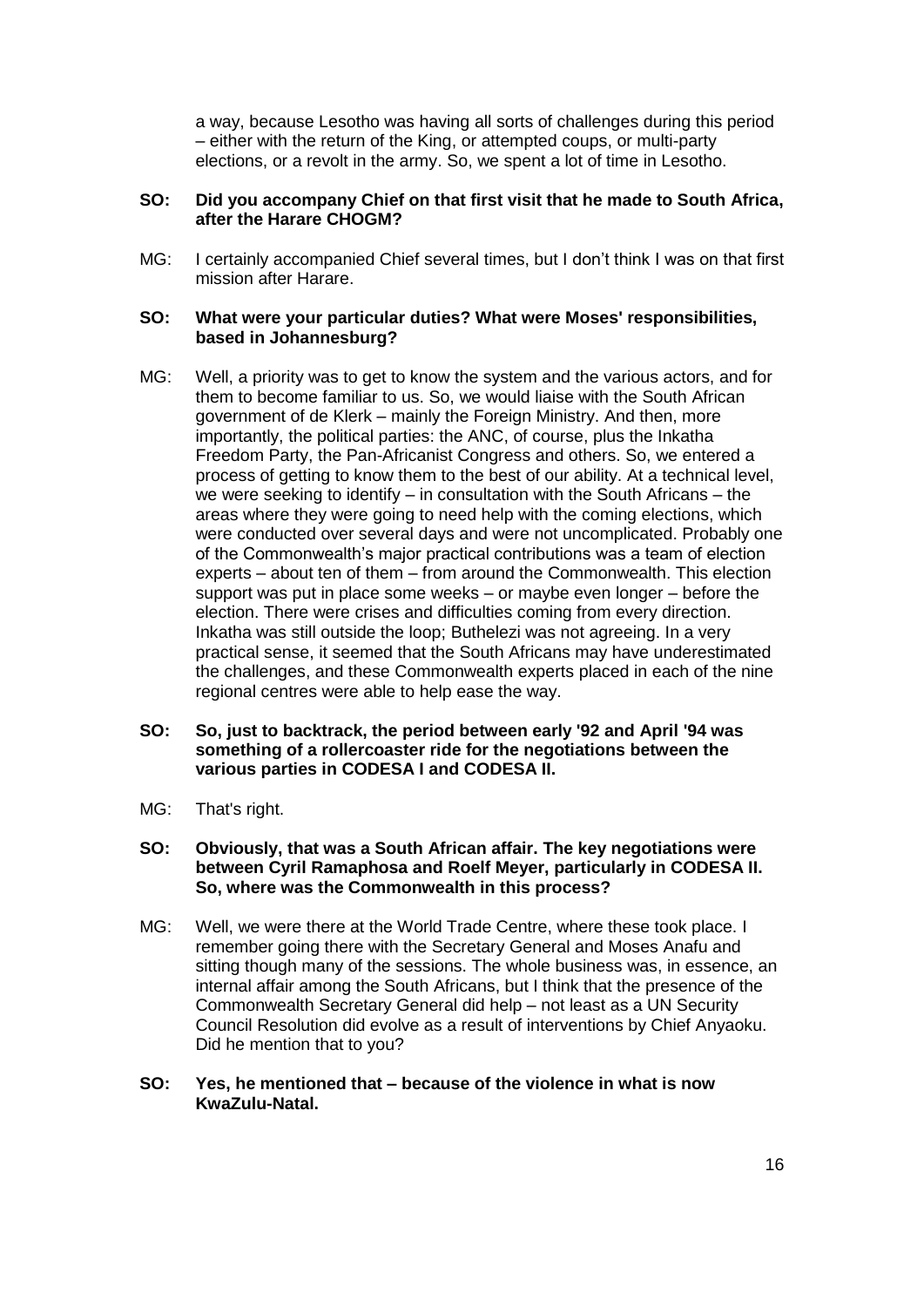- MG: That's right. And there was the whole issue of hidden force within the security services – what were they called? The 'Third Force'. They were doing train massacres and provoking all sorts of trouble in the mining hostels. Mandela was telling de Klerk [that], "It's your people who are doing it. You've got to get them under control."
- **SO: Yes.**
- MG: And de Klerk was denying it, saying, "It's not us." He later admitted in his book, *The Last Trek,* that it was so.

#### **SO: In his memoirs, he admitted that there was a rogue element within the security forces, and the extent to which he was not in control.**

MG: Exactly.

#### **SO: I have [interviewed Dave Steward,](http://www.commonwealthoralhistories.org/2015/interview-with-dave-steward/) who helped de Klerk write his memoirs. It seems that the South African government was a dysfunctional state by this point.**

- MG: Yes, I think so. There were pretty terrible things happening, and Mandela was threatening to suspend the negotiations. So, I think at those times, Chief Anyaoku was always not too far away, making himself available as the voice of the Commonwealth, on behalf of Commonwealth leaders. At that time, the Secretary General – whether it was Ramphal or the Chief – spoke on behalf of Commonwealth leaders, and that was accepted.
- **SO: So, it was the degree to which they were the spokesperson of the Commonwealth, rather than individual Commonwealth countries having bilateral relations with South Africa.**
- MG: Yes
- **SO: Douglas Hurd, the British Foreign Secretary at the time, was interesting about that. He said, "I didn't need the Commonwealth Secretary General to pick up the phone to talk to Pik Botha."**
- MG: No, that's correct, and nor did Bob Hawke. But I think what I'm saying is [that], whenever Chief spoke – and Ramphal before him – they considered that they were speaking on behalf of a Commonwealth position, on the basis of policy that had been determined at CHOGMs and in other Commonwealth fora.
- **SO: Max, how much were you personally involved in trying to deal with the violence and the conflict mediation down in KwaZulu-Natal, between local factions of the ANC and local factions of Inkatha? Because that's where the violence was particularly acute.**
- MG: That's right. Well, I was involved, but the person who was probably most involved was Moses Anafu. I recall that Moses and I – under instructions from Chief – once went to visit Chief Buthelezi of Inkatha at his home in Ulundi, in Natal. I addressed the Parliament, as I recall, and I was a little nervous because Gareth Evans had been there a week or two before and had been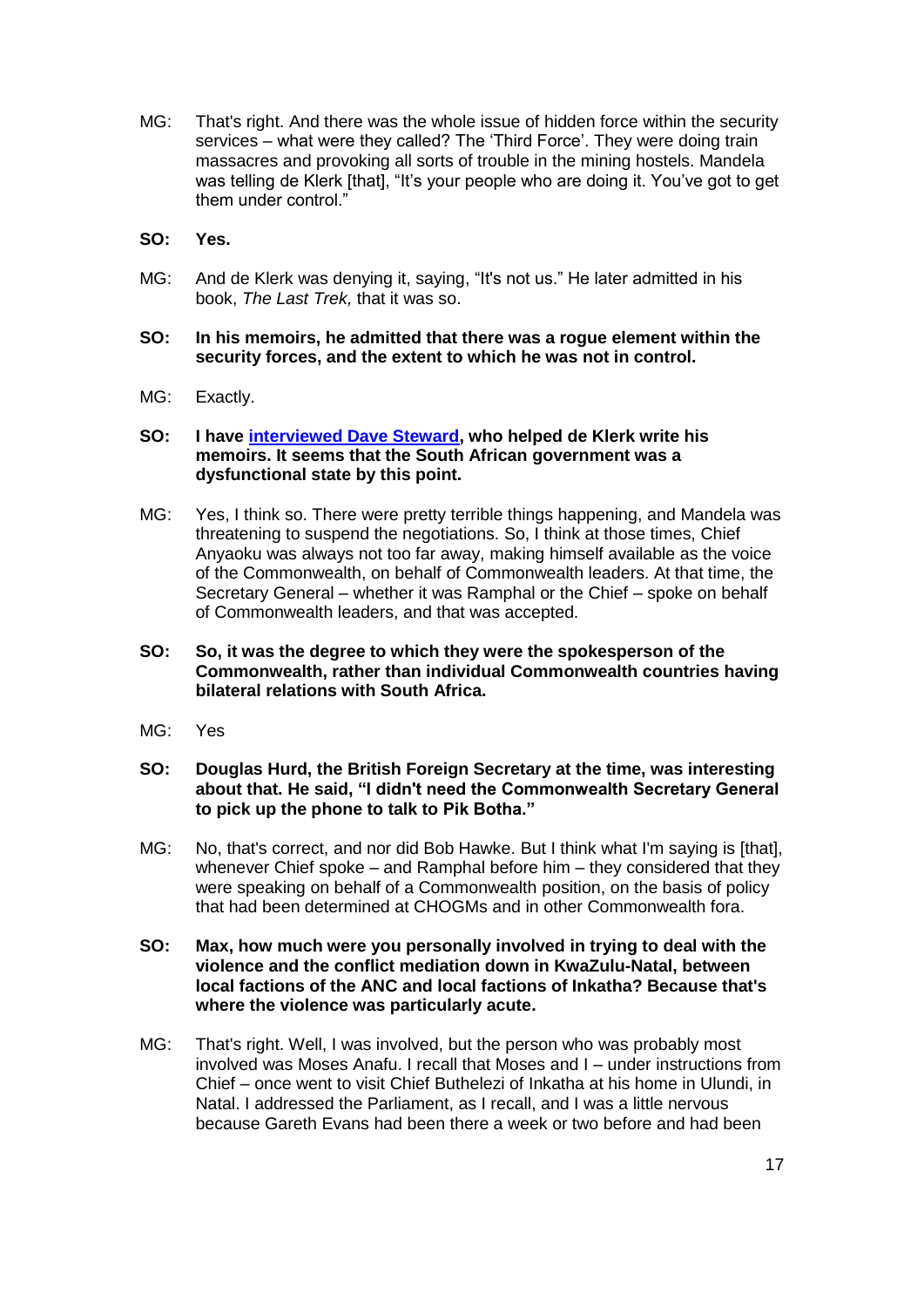booed and reportedly spat at. He apparently said he was never going back! Anyway, we were treated quite well. They didn't spit at us! But that was part of the Commonwealth seeking to come in from a different angle. We went there on the authority of the Secretary General to talk to Buthelezi. It was all part of a grand effort to bring him into the electoral process, which he eventually did. To what extent the Commonwealth can claim any credit, I don't know.

- **SO Going back to the question of what Moses Anafu was doing, I understand that Moses was having to build relationships with a particularly suspicious group of the ANC – which, after all, had been a banned organisation in South Africa before February of 1990.**
- MG: That's right.
- **SO: So, there was a particular determination that the ANC was going to assert itself as** *the* **voice of the South African black community – rather than the UDF, rather than the PAC. So, there are all sorts of cultural suspicions and personality issues; the 'ex-iles' coming in, rather than the 'in-xiles'.**
- MG: That's right.

#### **SO: It was a complicated political picture!**

MG: Very, and including [divisions] within the Zulu nation. There were plenty of Zulus in the ANC at that time, and then Inkatha was fundamentally Zulu. This reminds me of a local reconciliation effort in which Moses was involved, between ANC Zulus and Inkatha Zulus. The stage for this particular event was a football field. At one end of the field was a bunch of ANC Zulu warriors, and at the other end a matching crowd of Inkatha Zulu, with Moses…

#### **SO: In the middle with his whistle!**

MG: …in the middle. I don't think Moses was the conductor, but he was certainly there in the middle, at the half-way line.

#### **SO: As the referee?**

MG: At a signal, the two groups came rushing towards the middle, brandishing spears and other weapons. When they reached the middle, they stopped two metres from each other, laid down the weapons and embraced. And that sealed the reconciliation.

#### **SO: Moses was just standing there, in between them?**

MG: Yes!

### **SO: I was going to say, what a remarkably brave man. Truly.**

MG: Well, there was nowhere else for him to go, anyway. [*Laughter*]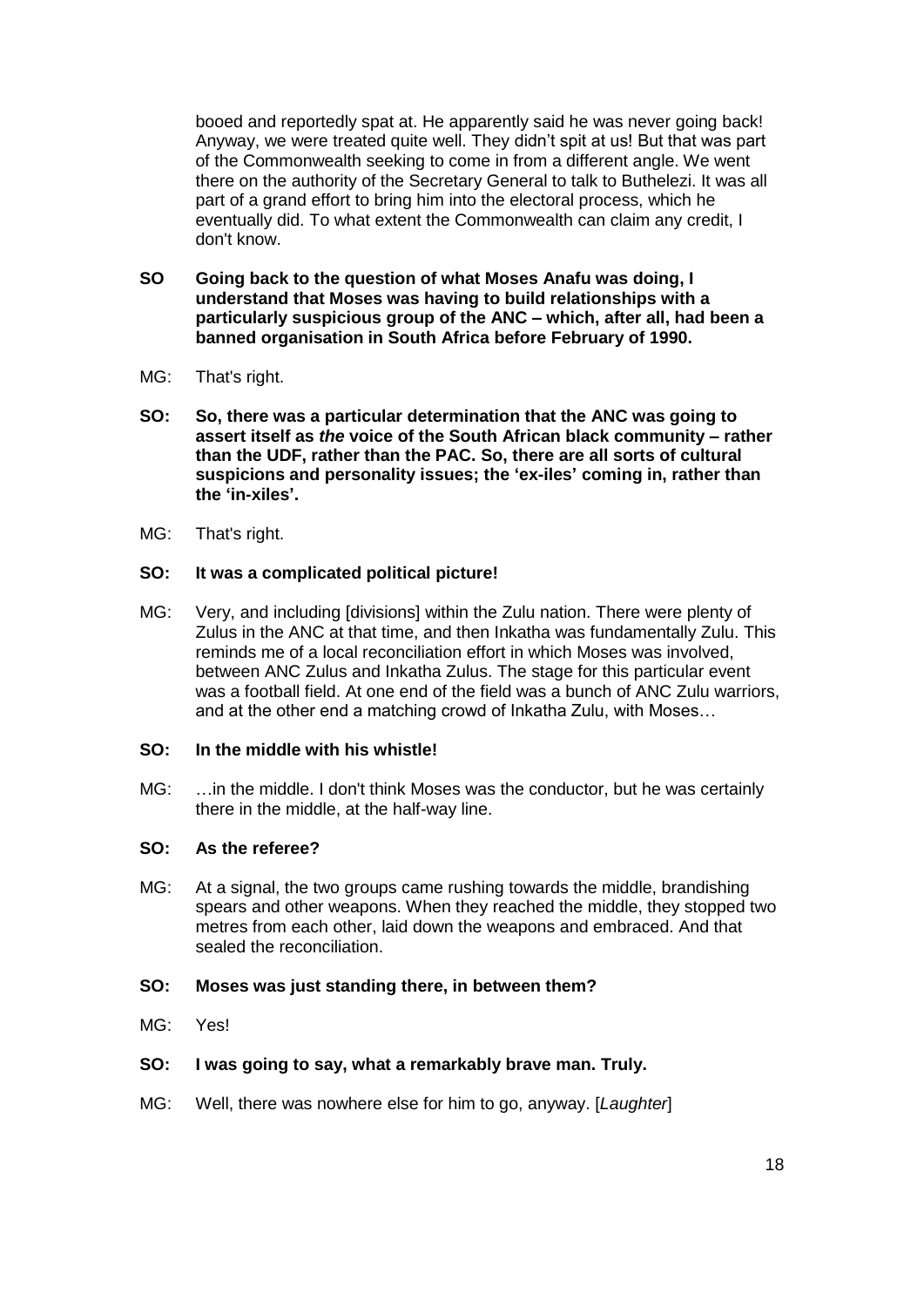- **SO: Lorna McLaren told me that he was known as 'Mr Africa' in the Secretariat.**
- MG: I'm sure that is true.
- **SO: Do you think the fact that he is Ghanaian enhanced his credibility and his access?**
- MG: It helped a lot, undoubtedly.
- **SO: I was just thinking – and Max, as an Australian perhaps you might reflect on this – whether there was a degree of inverted racism? Was it a case of the particular effectiveness of Chief, as an African, as a Nigerian, speaking to other African heads? Did Moses have credibility and an entrée because of previous historic, cultural sensitivities, that he was able to communicate in a way that someone from another part of the wider, culturally-British world would not have been able to do?**
- MG: I agree [with that], and Ghanaians in particular, because of...

#### **SO: Kwame Nkrumah?**

- MG: Nkrumah, in particular. So, Moses was certainly welcomed as a Ghanaian, but also as a very decent human being, and quite a smart one at that!
- **SO: Dr Anafu, yes, indeed. His two PhDs – one from Cambridge and one from Bologna.**
- MG: He's quite a character. He was there at the Secretariat for twenty years, if not more.
- **SO: Yes, and he truly made a difference on the Secretariat's conflict mediation in Africa in the 1990s. You made a reference to him being one of the hundred most influential Africans.**
- MG: Yes.
- **SO: Who compiled this list?**
- MG: I can't remember. It used to come out in a magazine in South Africa.
- **SO: You don't know whether the Commonwealth – and particularly whether Moses Anafu – was instrumental in persuading Buthelezi to finally take part in the April elections?**
- MG: I wouldn't say instrumental, but the Commonwealth was certainly part of the overall effort.
- **SO: I know that there was a certain Kenyan professor...**
- MG: There was a Kenyan who seemed to pop out of nowhere.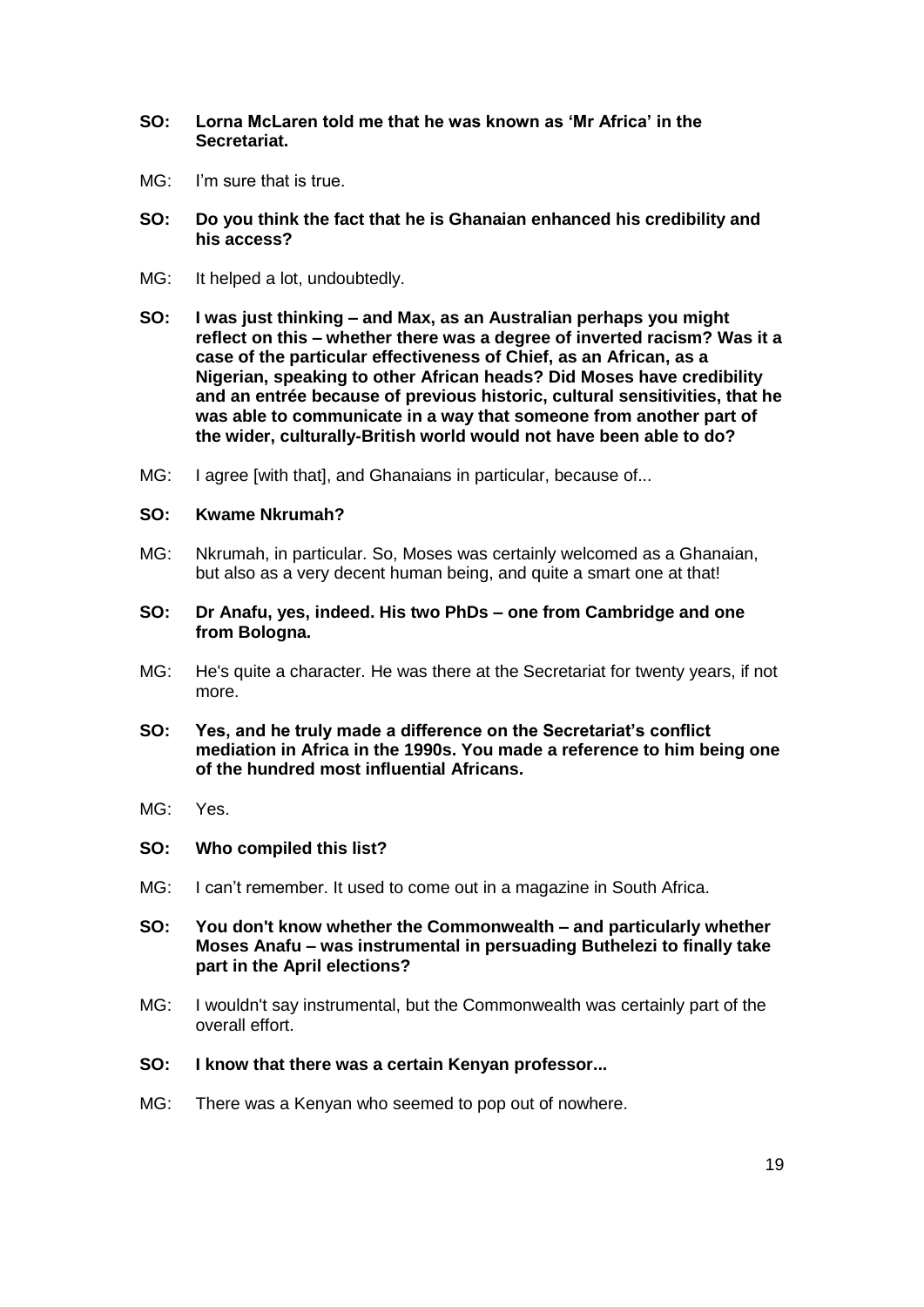### **SO: Was he one of Chief's recruits?**

MG: No, [but] we encountered him from time to time.

#### **SO: But you have no idea who was sponsoring him, where he came from, or whose idea it was that he should encourage Buthelezi to take part, at the last minute?**

MG: No. He came, and he disappeared. And we haven't seen him since, as far as I know. Do you have the name?

#### **SO: Professor Washington J Okumu. It's in Allister Sparks' book. He makes reference to this last minute intervention by Okumu, who was a Kenyan agricultural professor.**

MG: It was in the last week. People were starting to tear their hair out.

#### **SO: This was how Inkatha was put on the ballot paper, then – right at the bottom, because the ballot papers had all been printed.**

MG: That's right, yes. Maybe the Professor just appeared at the right time, I don't really know. Where the Secretary General, Moses and others from the Secretariat merit some recognition was in staying close to the South Africans from 1991 right up to the election and after. And, in fact, at the very famous lunch that became afternoon tea at Mandela's inauguration – it was scheduled for one, and it took place at five, because of the sheer numbers – Moses and I accompanied Chief Anyaoku, representing the Commonwealth as an institution.

### **SO: So, did Moses have a particularly good relationship with Nelson Mandela?**

MG: Yes, with Mandela and members of his family, I think. Moses spent a lot of time getting to know people. I was once in a hotel in Harare, some time in the early 1990s, when he rang me in my room one night and said, "Maxie, do you want to come and have a drink with some friends of mine?" I agreed and joined Moses to go to another room. Moses knocked on the door, and was let in and I followed. There were four or five South Africans there, and one of them said to Moses, "Who is this?" Moses replied, "Oh, this is Max," at which the person looked to his colleagues and turned back to Moses, saying, "Do you think we can trust this white man?" It was none other than Thabo Mbeki, along with the late Steve Tshwete and a couple of other well-known figures from the ANC. They were, of course, very welcoming and hospitable!

### **SO: Please, Max, if I could ask you about any Commonwealth contribution to the reconfiguration of security services in South Africa. Were you involved in that?**

- $MG:$  No.
- **SO: On police training?**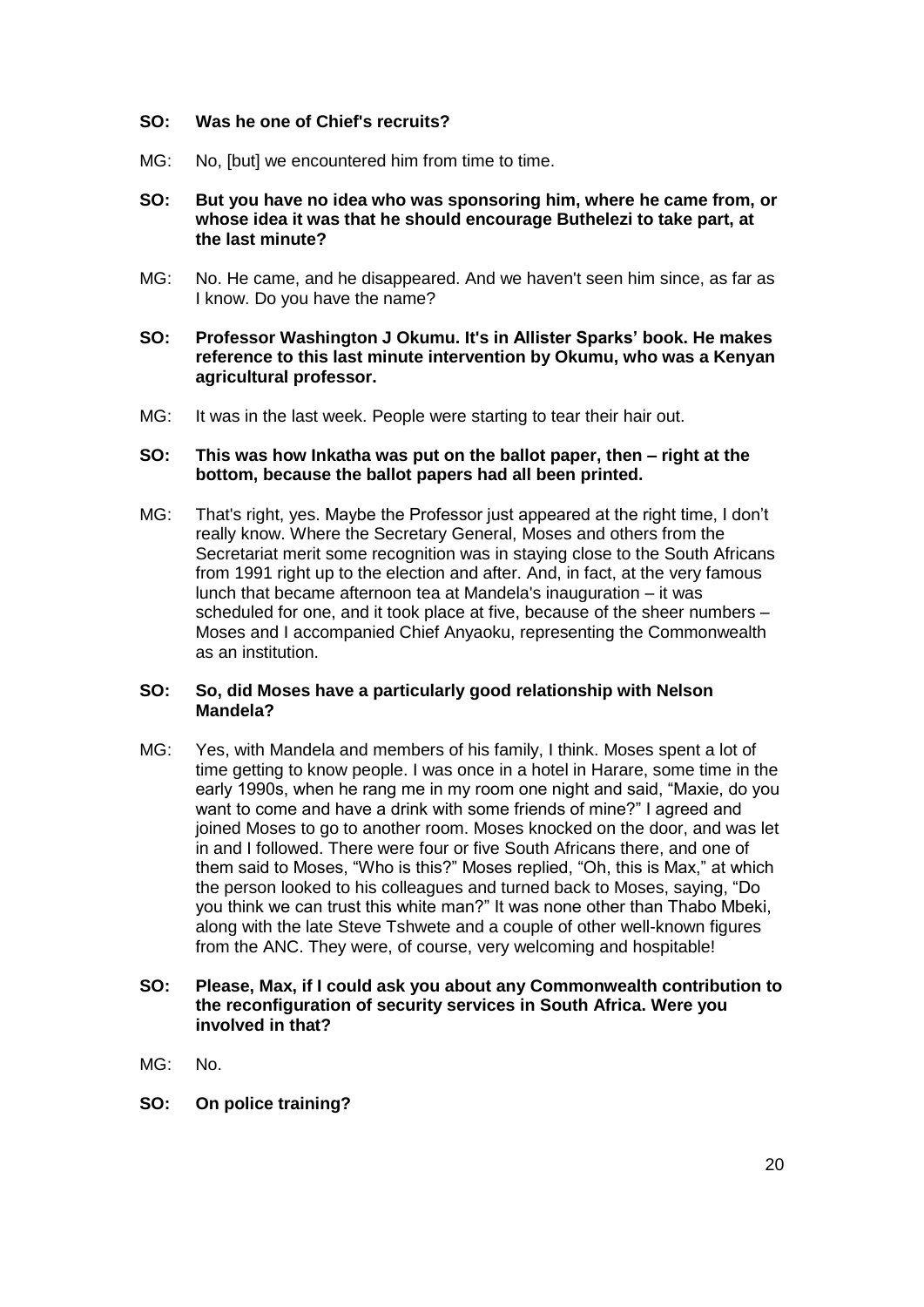MG: Did we do police training?

### **SO: Chief had mentioned that there was a Commonwealth contribution to the training, specifically on how to switch from emphasising riot control to civilian policing.**

- MG: Yes, there was something, but I wasn't heavily involved. There was a range of contributions, but it has to be put in perspective. I was interested to read Mandela's book, where he makes *one* reference to the Commonwealth, and even then, it's the British Commonwealth!
- **SO: There is so much emphasis in the published literature on the Commonwealth's 'grand strategy' as being opposition to apartheid, yet it goes up to the release of Mandela and then there is this chasm. But surely what happened between 1990 and 1994 was equally critical...**
- MG: Exactly, yes.

### **SO: ...in South Africa's unlikely, relatively peaceful transition to black majority rule.**

MG: And even the Commonwealth Observer Group itself, I would argue, was of some significance. For the South African Electoral Observer Mission, the challenge was such that the sixty observers – plus forty others, including support staff from the Secretariat – were virtually all put into the field for the election itself. From memory, we thus had some fifty two-person teams in action. The Chairman was the former Prime Minister Michael Manley, a wonderful person.

### **SO: From Jamaica?**

MG: Yes. A very funny and entertaining man. I was with him most of the time. We were in South Africa quite a bit before the polls – maybe two weeks before – and we called upon all the parties to get to know them. On one occasion, we were visiting the PAC office in Johannesburg. They had just moved office, and I think [they] were struggling financially by that stage. Their support was waning. We were ushered into the office of the Party leader, who remained sitting behind his desk, with Michael Manley and myself sitting in front. [Manley] had brought his armed bodyguard along, a Jamaican female police officer called Rosie who remained just outside on guard. And, at one stage, the PAC leader got very excited and he pounded the desk, which promptly collapsed with a loud bang.

### **SO: So, she came barging in?**

MG: Well, yes, because he pounded the desk. It didn't completely collapse but went sort of halfway. Michael Manley was laughing fit to burst, and got down on the floor to see what was the matter with the desk. In fact, all three of us were crouching on the floor to examine the collapsed desk when Rosie burst into the room with her hand on a still-holstered pistol, ready for action! [*Laughter*]